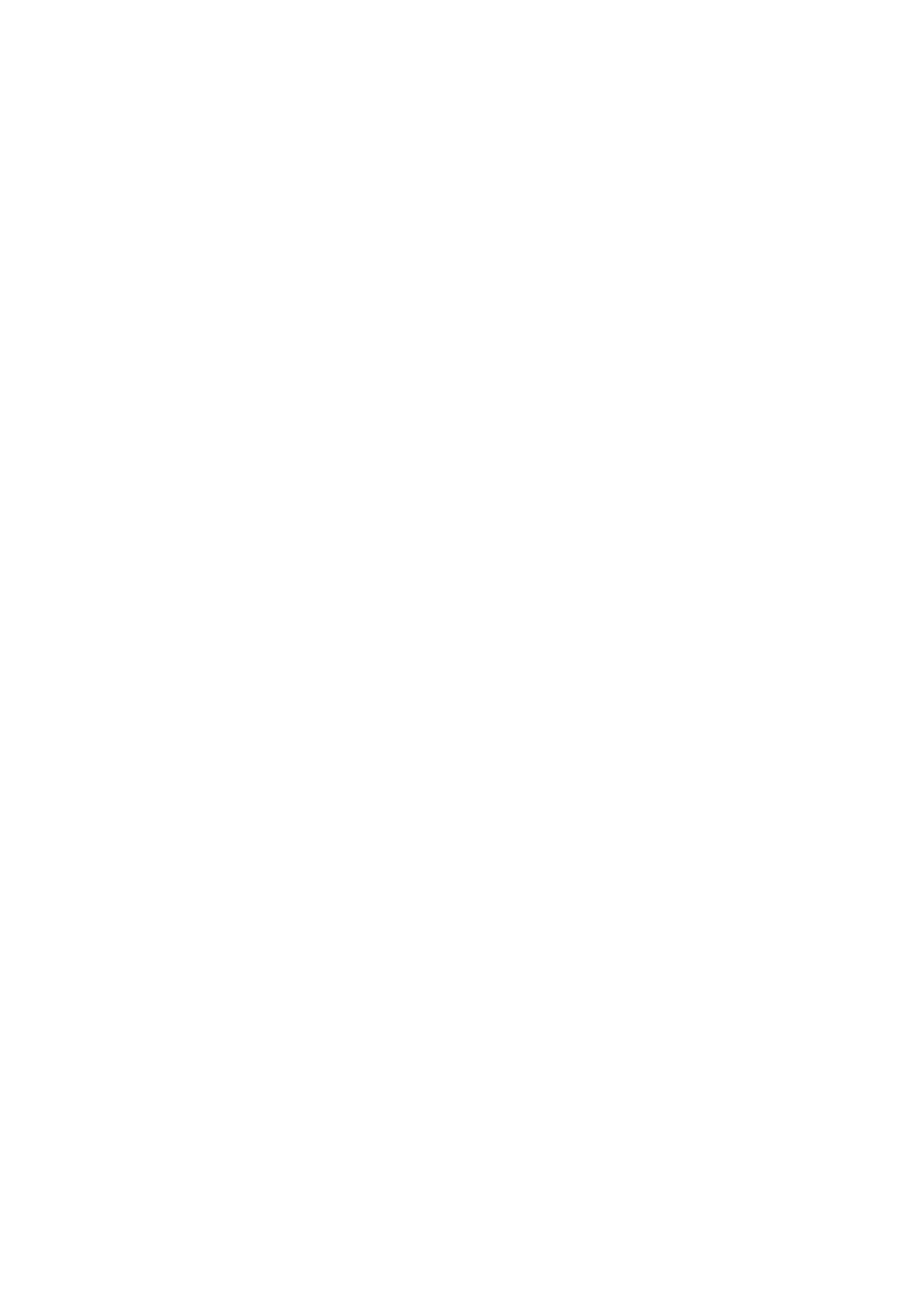(Sub–Fund of Income Partners Strategy Fund)

(Established in the Cayman Islands as an exempted unit trust and was re-domiciled to the jurisdiction of Hong Kong as a sub-fund of an open ended umbrella unit trust under the laws of Hong Kong)

**SEMI-ANNUAL FINANCIAL STATEMENTS (UNAUDITED)**

**FOR THE SIX MONTHS ENDED 30 JUNE 2018**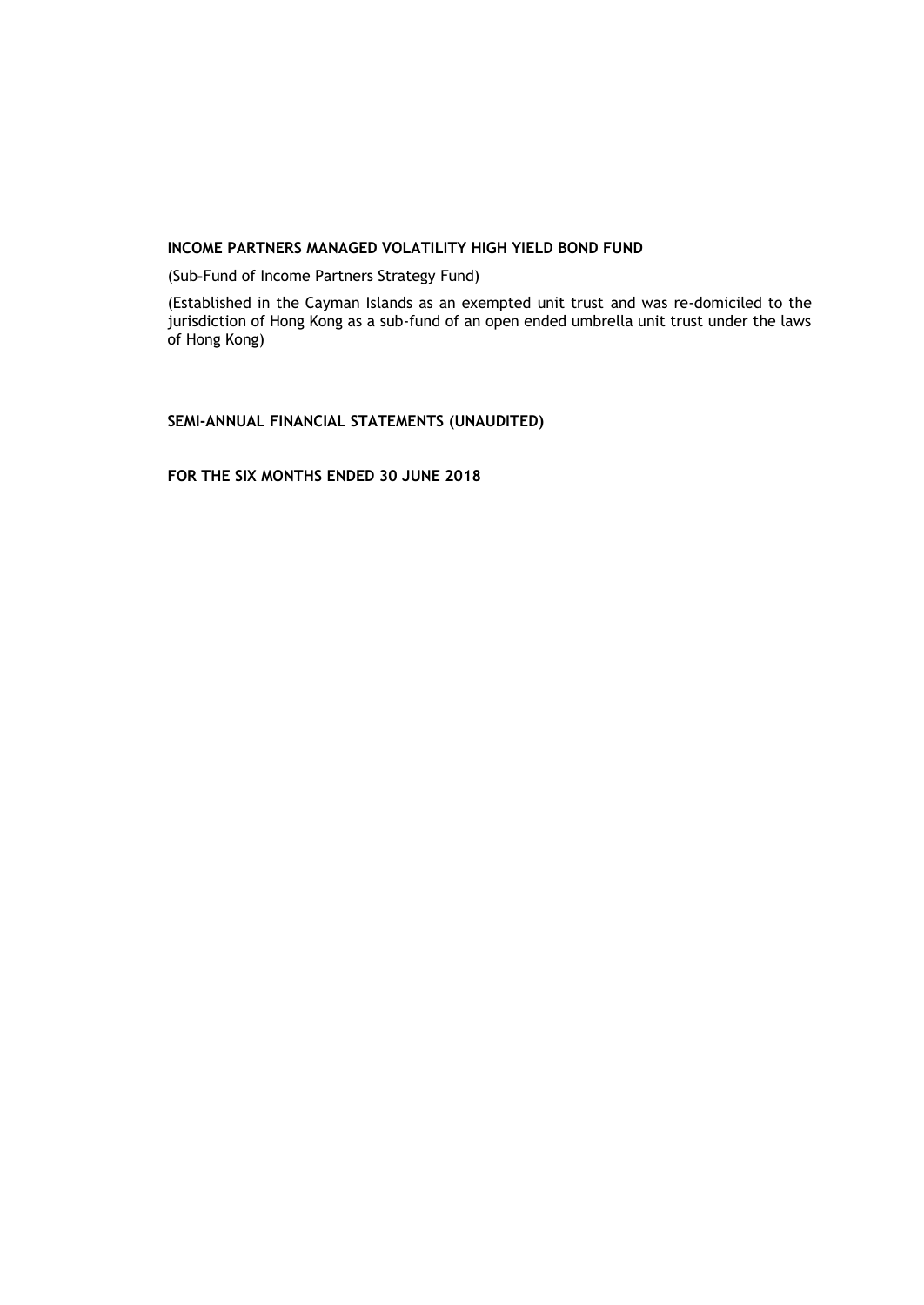(Sub-Fund of Income Partners Strategy Fund)

(Established in the Cayman Islands as an exempted unit trust and was re-domiciled to the jurisdiction of Hong Kong as a sub-fund of an open ended umbrella unit trust under the laws of Hong Kong)

# **TABLE OF CONTENTS**

| STATEMENT OF MOVEMENTS IN PORTFOLIO HOLDINGS (UNAUDITED)  20 |  |
|--------------------------------------------------------------|--|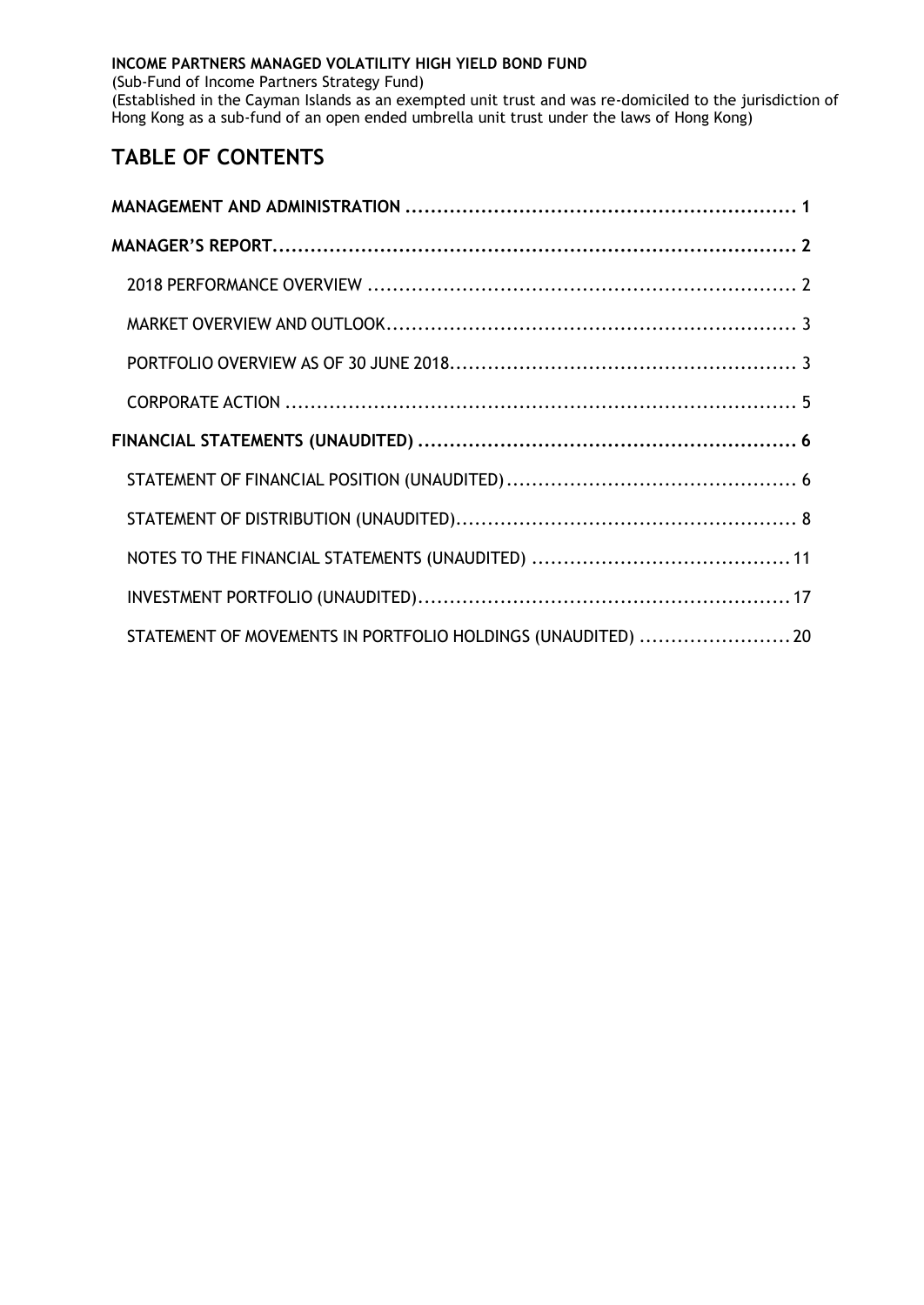(Sub-Fund of Income Partners Strategy Fund)

(Established in the Cayman Islands as an exempted unit trust and was re-domiciled to the jurisdiction of Hong Kong as a sub-fund of an open ended umbrella unit trust under the laws of Hong Kong)

## <span id="page-4-0"></span>**MANAGEMENT AND ADMINISTRATION**

Income Partners Asset Management (HK) Limited Emil Nguy Suite 3311-3313 Francis Tjia Two International Finance Centre Nan Peng Shen 8 Finance Street Central Hong Kong

#### **TRUSTEE AND PRINCIPAL OFFICE ADMINISTRATOR**

*(Before 30 May 2018) (Before 30 May 2018)* P.O. Box 1093, Queensgate House Grand Cayman, KY1-1102 Grand Cayman, KY1-1102 Cayman Islands Cayman Islands

*(Since 30 May 2018) (Since 30 May 2018)* 50th Floor, Champion Tower<br>
Three Garden Road, Central
Three Garden Road, Central
Three Garden Road, Central Three Garden Road, Central Hong Kong Hong Kong

#### **REGISTRAR AND PROCESSING AGENT SUB–ADMINISTRATOR**

Citicorp Financial Services Limited *(Before 30 May 2018)* Citi Tower, One Bay East 83 Hoi Bun Road **50th Floor, Champion Tower** Kwun Tong, Kowloon Three Garden Road, Central Hong Kong Hong Kong

Citibank, N.A. Hong Kong Branch 50th Floor, Champion Tower **Akin Gump Strauss Hauer & Feld** Hong Kong The Landmark, 15 Queen's Road

PricewaterhouseCoopers 21/F, Edinburgh Tower *(Before 30 May 2018)* The Landmark Walkers Hong Kong 18 Chater Road, Central

#### **SWISS REPRESENTATIVE AGENT**

Hugo Fund Services SA 6, Cours de Rive CH-1204 Geneva Switzerland

#### **MANAGER** DIRECTORS OF THE MANAGER

Cititrust (Cayman) Limited<br>
P.O. Box 1093, Queensgate House<br>
P.O. Box 1093, Queensgate House<br>
P.O. Box 1093, Queensgate House

Cititrust Limited Citibank, N.A. Hong Kong Branch

#### **CUSTODIAN SOLICITORS TO THE MANAGER IN RESPECT OF HONG KONG LAW**

Three Garden Road, Central Units 1801-08 & 10, 18/F, Gloucester Tower **Central** Hong Kong

#### **AUDITOR LEGAL ADVISOR TO THE MANAGER IN RESPECT OF CAYMAN ISLANDS LAW**

15 Queen's Road Central 15th Floor, Alexandra House Hong Kong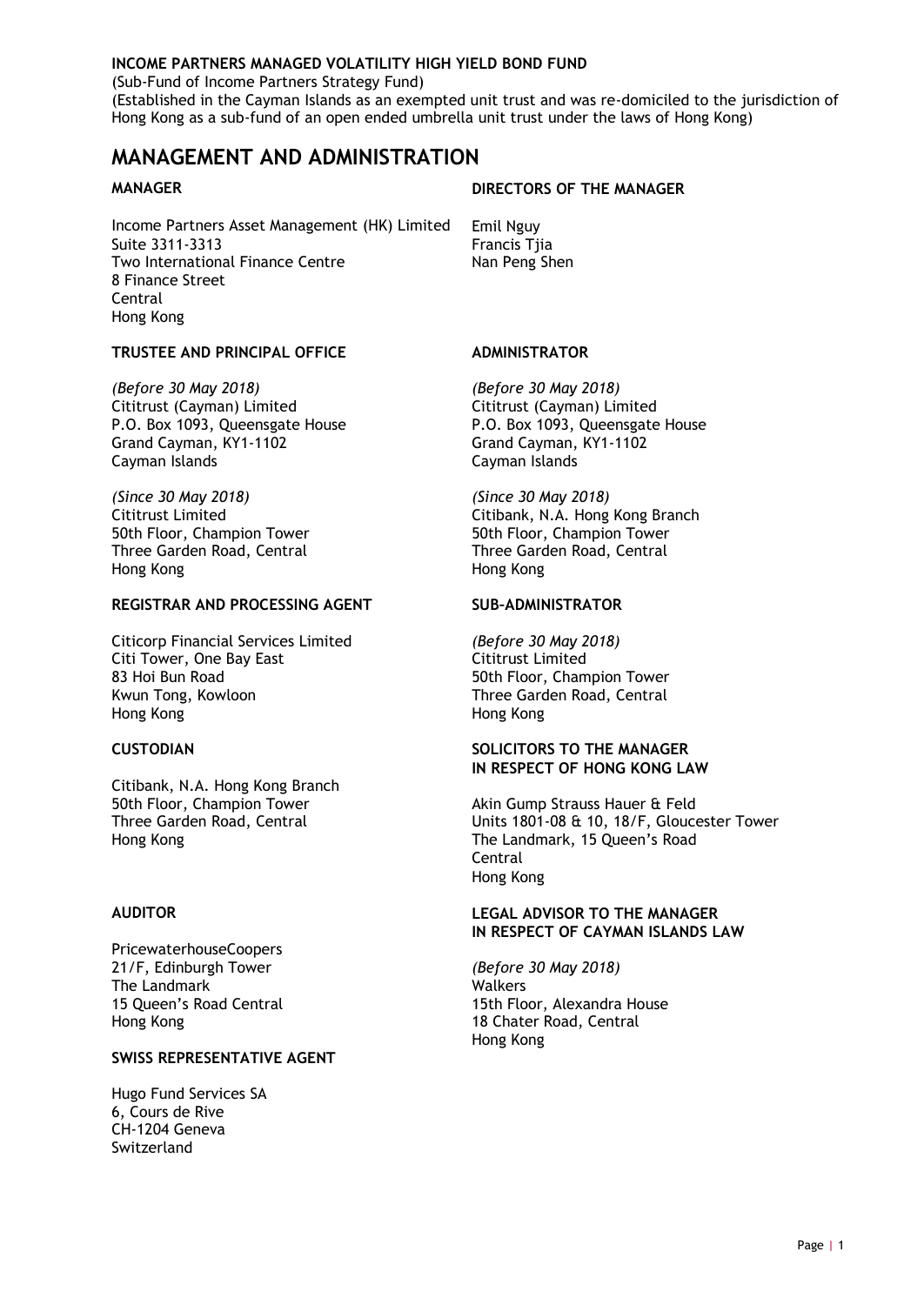(Sub-Fund of Income Partners Strategy Fund)

(Established in the Cayman Islands as an exempted unit trust and was re-domiciled to the jurisdiction of Hong Kong as a sub-fund of an open ended umbrella unit trust under the laws of Hong Kong)

# <span id="page-5-0"></span>**MANAGER'S REPORT**

#### <span id="page-5-1"></span>**2018 PERFORMANCE OVERVIEW**

In the first six months of 2018, the **Income Partners Managed Volatility High Yield Bond Fund** (the "Fund") generated a total return<sup>1</sup> as per below table:

| <b>Class of Shares</b>    | <b>ISIN Code</b> | <b>Bloomberg</b><br>ticker | <b>Fund Class Inception</b><br><b>Date</b> | <b>YTD 2018</b><br><b>Return</b> | Annualized<br><b>Dividend</b><br>Yield* |
|---------------------------|------------------|----------------------------|--------------------------------------------|----------------------------------|-----------------------------------------|
| Class 1A Acc (USD)        | HK0000421336     | <b>IRHY1AA HK</b>          | $7-Mav-13$                                 | $-5.10%$                         |                                         |
| Class 1A Dis (USD)        | HK0000421328     | <b>IPRHY1A HK</b>          | $8 - Jan - 18$                             | $-4.36%$                         | $\overline{\phantom{a}}$                |
| Class 2A Acc (USD)        | HK0000421419     | IRHY2AA HK                 | 27-Jul-11                                  | $-4.60%$                         |                                         |
| Class 2A Dis (USD)        | HK0000421401     | <b>IPRHY2A HK</b>          | $3 - Aug - 11$                             | $-4.62%$                         | 9.88%                                   |
| Class 2B Acc (RMB)        | HK0000421435     | <b>IRHY2BA HK</b>          | 27-Jul-11                                  | $-2.88%$                         |                                         |
| Class 2B Dis (RMB)        | HK0000421427     | <b>IPRHY2B HK</b>          | 27-Jul-11                                  | $-2.88%$                         | 10.08%                                  |
| Class 2C Dis (USD)        | HK0000421443     | <b>IPRHY2C HK</b>          | 10-Aug-11                                  | $-4.61%$                         | 7.52%                                   |
| Class 2D Acc (HKD)        | HK0000421468     | IRHY2DA HK                 | 21-Feb-18                                  | $-7.07%$                         | $\overline{\phantom{a}}$                |
| Class 2D Dis (HKD)        | HK0000421450     | <b>IPRHY2D HK</b>          | 09-Feb-18                                  | $-7.08%$                         | 10.00%                                  |
| Class 2E Acc (AUD)        | HK0000421484     | <b>IRHY2EA HK</b>          | 07-Mar-18                                  | $-1.95%$                         | $\overline{\phantom{a}}$                |
| Class 2E Dis (AUD)        | HK0000421476     | <b>IPRHY2E HK</b>          | 04-May-18                                  | $-3.01%$                         | 9.56%                                   |
| Class 2F Acc (AUD Hedged) | HK0000421500     | <b>IRHY2FA HK</b>          | 13-Oct-15                                  | $-3.90%$                         | ٠                                       |
| Class 2F Dis (AUD Hedged) | HK0000421492     | <b>IPRHY2F HK</b>          | Inactive                                   |                                  |                                         |
| Class 2G Acc (USD Hedged) | HK0000421526     | IRHY2GA HK                 | 13-Oct-15                                  | $-3.88%$                         | $\overline{\phantom{a}}$                |
| Class 2G Dis (USD Hedged) | HK0000421518     | <b>IPRHY2G HK</b>          | 19-Oct-15                                  | $-3.90%$                         | 7.76%                                   |

\* Annualized Dividend Yield: [(1 + distribution per unit / ex-dividend NAV) ^ distribution frequency] – 1. Yield figures are estimates and are based on the latest dividend distribution and the ex-dividend NAV of the previous month. Yield figures are for reference only. Positive dividend yield does not imply positive return. Dividend rate is not guaranteed and distributions may be paid from capital.

Capital losses from the bond portfolio contributed to the negative performance in 1H 2018. The differences in performance between share classes are mainly attributed to the FX movement, specifically the RMB against the USD, AUD, and HKD.

<sup>-</sup><sup>1</sup> Adjusted for monthly dividend distributions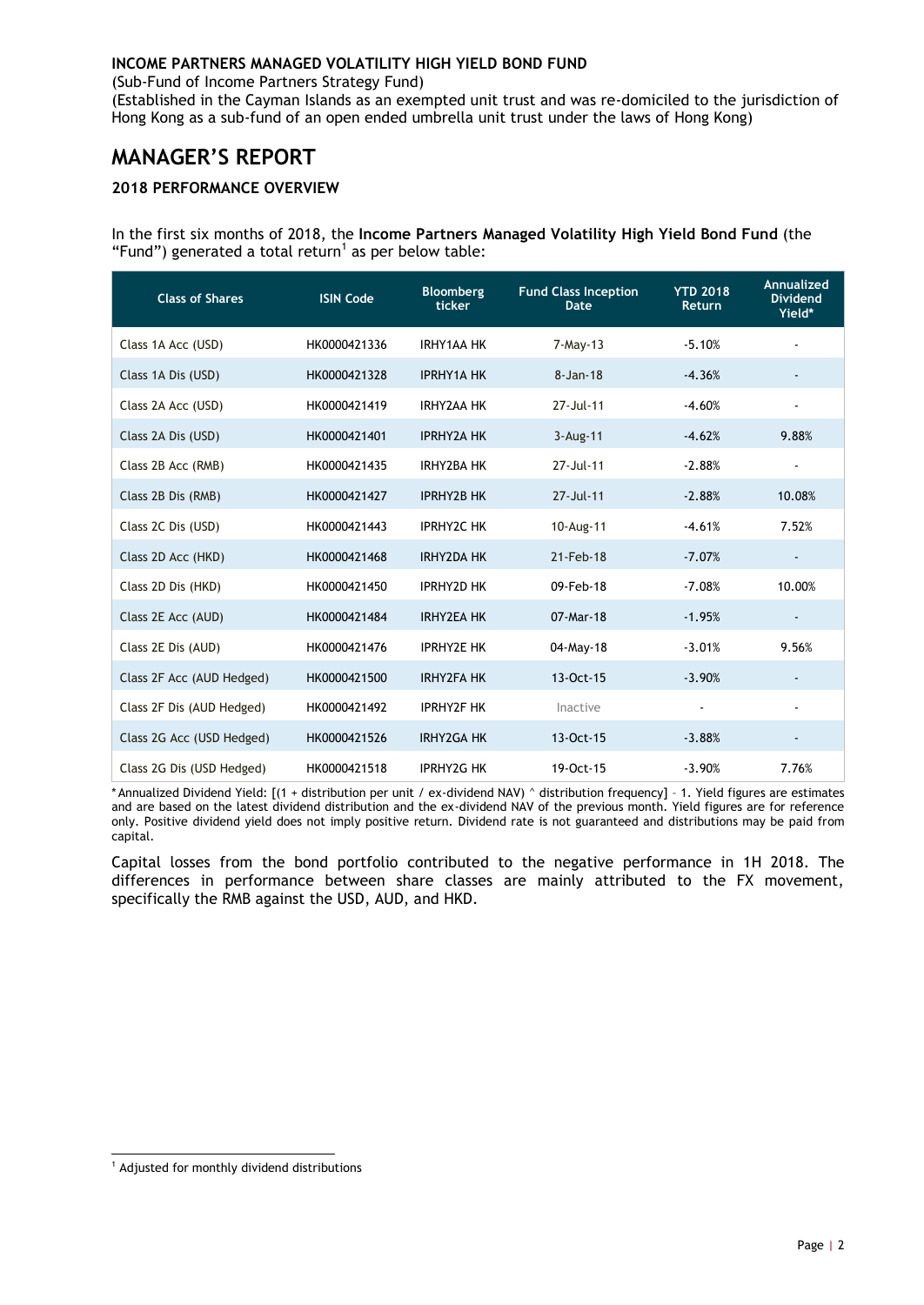(Sub-Fund of Income Partners Strategy Fund)

(Established in the Cayman Islands as an exempted unit trust and was re-domiciled to the jurisdiction of Hong Kong as a sub-fund of an open ended umbrella unit trust under the laws of Hong Kong)

#### <span id="page-6-0"></span>**MARKET OVERVIEW AND OUTLOOK**

The RMB appreciated against the USD early in 2018, as investors' optimistic outlook on China's economy supported the currency. Going into Q2, RMB and other EM currencies came under pressure from several factors: 1) strengthening USD on the back of a strong US economy; 2) investors' concern over EM currencies due to the easing bias of Argentina and Turkey's monetary policies; 3) US-China trade war tensions; and 4) signs of slowdown in China's economy due to its ongoing de-leveraging campaign. Despite the depreciation, RMB has performed in line with the USD index and has been stable against its currency basket thus far in 2018. We believe RMB will remain stable in 2H 2018, and we don't expect any fundamental changes in RMB's outlook in the near future.

Much like RMB, the Asian high yield market started the year well on the back of bullish sentiment and active primary market, but a selloff in risky assets soon began in February as 10-year UST yield jumped from 2.4% to 2.9% due to investors' fear of inflation. Over the next few months, Asian high yield credits came under pressure not only from the risk factors mentioned above, but also from the following: 1) fear of accelerated Fed hikes; 2) heavy supply from Chinese property developers due to refinancing needs; 3) EM capital outflows; 4) instability from Italy's coalition government; and 5) concern over rising default rate in China's onshore bond market. As of end of June 2018, the average market yield, as measured by the JP Morgan Asian Credit Non-Investment Grade Index, reached a level that was historically well-supported and offered strong subsequent returns. Specifically, the average credit spread of offshore USD Chinese high yield bonds had widened over 200 bps. This correction presents opportunities for selected higher quality credits in 2H 2018.

On the economy front, recent US economic data showed positive signs of growth; unemployment rate hit 3.8%, and retail sales exceeded expectations. Meanwhile, China's numbers painted a less rosy picture due to the ongoing financial deleveraging campaign. Growth in retail sales, industrial production and fiscal asset investments slowed. China's credit expansion, as measured by the total social financing, halved in May (CNY 761 billion vs. CNY 1,560 billion in April) behind the policymakers' concerted effort to ease the growth of the shadow banking system. As a result, the onshore credit environment has tightened this year, and investors have become more concerned over the default risk of onshore bonds. In response, the PBOC announced two cuts to the reserve requirement ratio (RRR) in Q2 to inject liquidity to the economy and show its commitment in stabilizing economic growth.

While the onshore default rate is expected to rise in 2H 2018 as the deleveraging campaign continues, given the flexibility and availability of resources policymakers have at their disposal, we believe systematic risk will remain limited. China has made impressive progress in reducing debts under the deleveraging policy; while rising default rates may affect weaker companies, the policy is essential for sustainable economic growth.

#### <span id="page-6-1"></span>**PORTFOLIO OVERVIEW AS OF 30 JUNE 2018**

-

| <b>Modified Duration:</b> | Average Credit Rating: | Yield in $CNH2$ |
|---------------------------|------------------------|-----------------|
| 2.7 years                 | BВ                     | 8.0%            |

 $^2$  Yield in CNH equals to the yield to maturity and the positive carry from the USDCNH deliverable forwards for the purpose of hedging all USD denominated bonds in the fund into CNH currency exposure.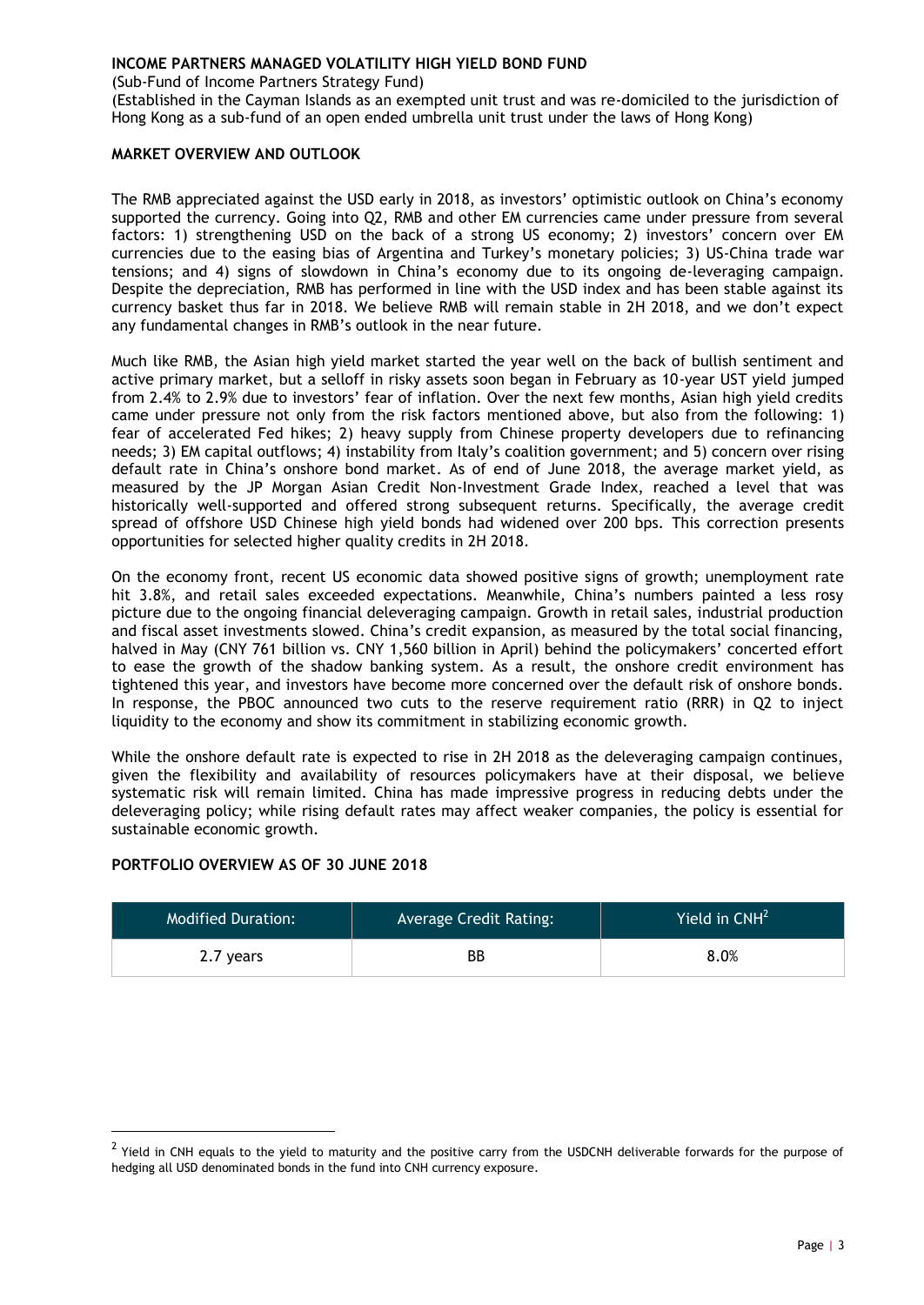(Sub-Fund of Income Partners Strategy Fund)

(Established in the Cayman Islands as an exempted unit trust and was re-domiciled to the jurisdiction of Hong Kong as a sub-fund of an open ended umbrella unit trust under the laws of Hong Kong)

### **PORTFOLIO OVERVIEW AS OF 30 JUNE 2018 (CONTINUED)**

| Top 10 Holdings                                    | 23.8% |
|----------------------------------------------------|-------|
| China SCE Property Holdings Ltd                    | 2.6%  |
| New Metro Global Ltd                               | 2.6%  |
| Yancoal International Resources Development Co Ltd | 2.4%  |
| Industrial & Commercial Bank of China Asia Ltd     | 2.4%  |
| Logan Property Holdings Co Ltd                     | 2.4%  |
| Yuzhou Properties Co Ltd                           | 2.4%  |
| WTT Investment Ltd                                 | 2.3%  |
| Powerlong Real Estate Holdings Ltd                 | 2.3%  |
| Times China Holdings Limited                       | 2.2%  |
| China Aoyuan Property Group Ltd                    | 2.2%  |



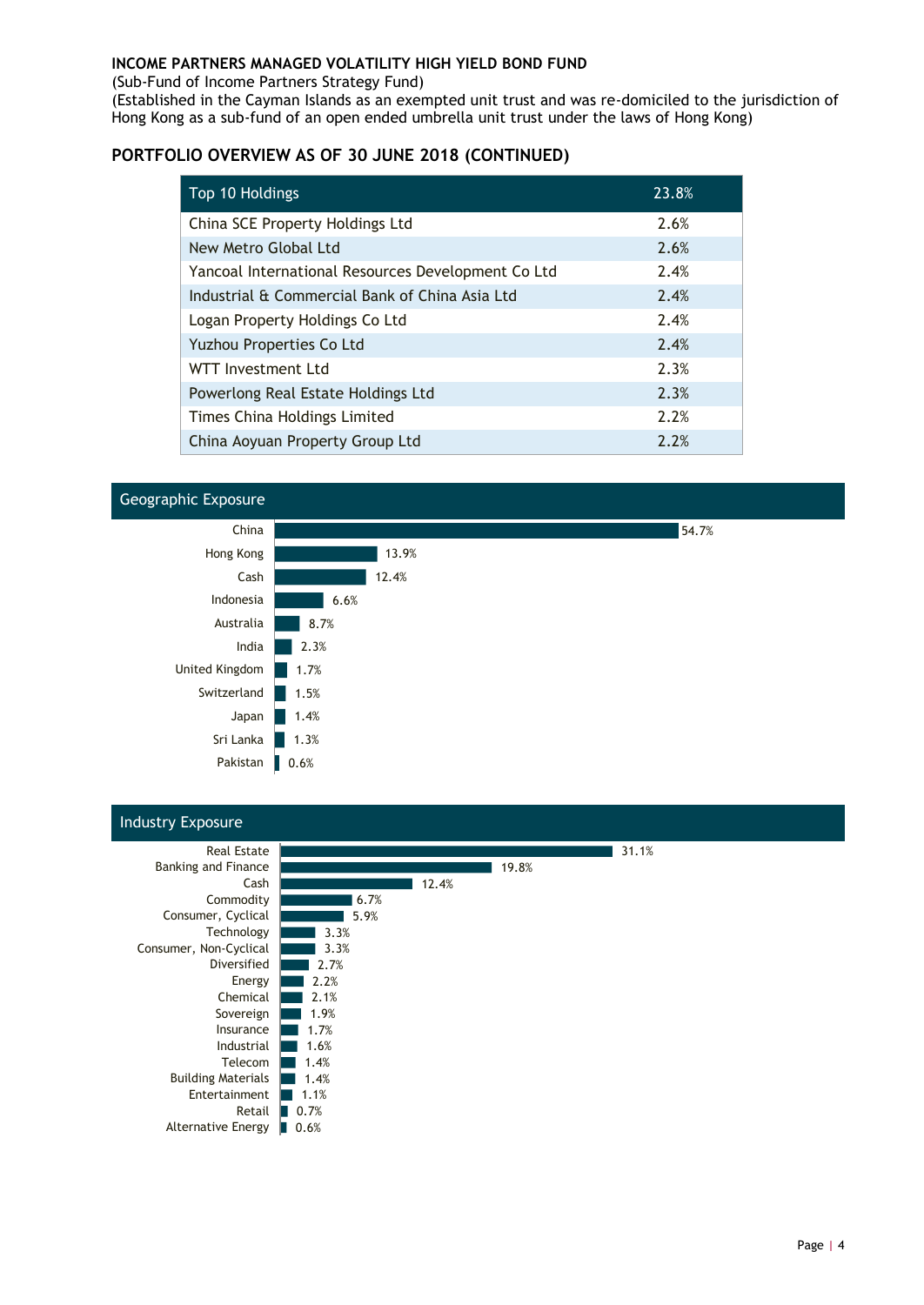(Sub-Fund of Income Partners Strategy Fund)

(Established in the Cayman Islands as an exempted unit trust and was re-domiciled to the jurisdiction of Hong Kong as a sub-fund of an open ended umbrella unit trust under the laws of Hong Kong)

#### **PORTFOLIO OVERVIEW AS OF 30 JUNE 2018 (CONTINUED)**



#Total exposures may differ due to rounding. Please note the ratings exposures shown here include some of Income Partners' own implied internal ratings. Where S&P/Moody's/Fitch ratings for bond holdings are not available, Income Partners' internal credit ratings apply.

Source: Income Partners, based on 29 June 2018

#### <span id="page-8-0"></span>**CORPORATE ACTION**

With effective from 30 May 2018, the domicile of the fund has been changed from Cayman Islands to Hong Kong (for the umbrella unit trust fund INCOME PARTNERS STRATEGY FUND and the two sub-funds INCOME PARTNERS RENMINBI INVESTMENT GRADE BOND FUND and INCOME PARTNERS MANAGED VOLATILITY HIGH YIELD BOND FUND).

In regards of the above change, the following have been amended accordingly:

- 1. change of trustee and re-domiciliation of the Fund;
- 2. change in administrator and removal of sub-administrator;
- 3. amendments to the trust deed entered into between Income Partners Asset Management (HK) Limited (the "Manager") and Cititrust (Cayman) Limited dated 17 February 2015 (the "Trust Deed"); and
- 4. amendments to the explanatory memorandum of each of Income Partners Managed Volatility High Yield Bond Fund and Income Partners Renminbi Investment Grade Bond Fund (each, the "Explanatory Memorandum" and together, the "Explanatory Memoranda").

For further details of the above changes please refer to the Notice to investors dd. 27 April 2018.

A copy of the revised Explanatory Memorandum and revised KFS for each of Income Partners Managed Volatility High Yield Bond Fund and Income Partners Renminbi Investment Grade Bond Fund encompassing the changes set out above are available on the Manager's website (www.incomepartners.com). The Manager's website has not been reviewed by the Securities and Futures Commission.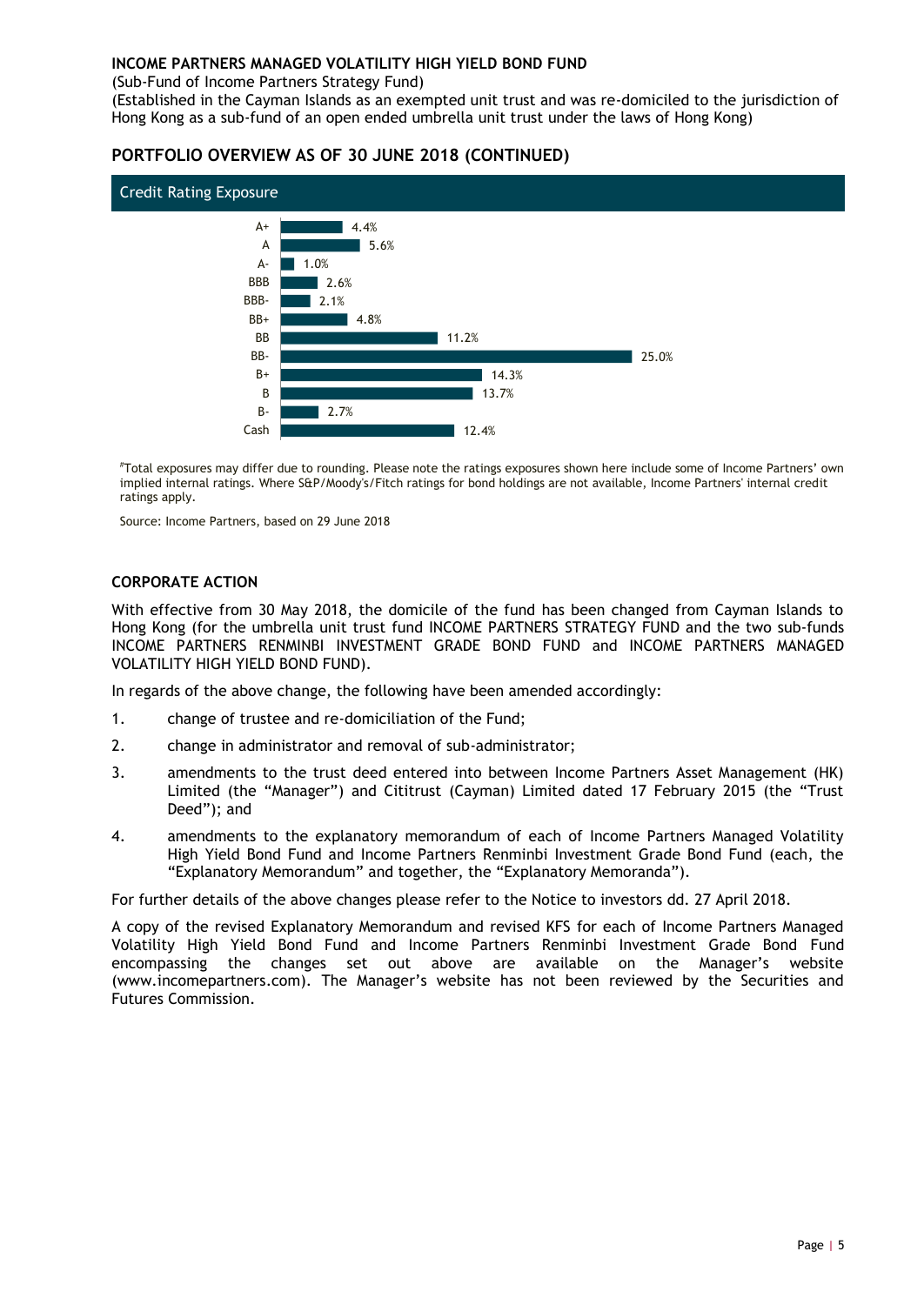(Sub-Fund of Income Partners Strategy Fund)

(Established in the Cayman Islands as an exempted unit trust and was re-domiciled to the jurisdiction of Hong Kong as a sub-fund of an open ended umbrella unit trust under the laws of Hong Kong)

## <span id="page-9-0"></span>**FINANCIAL STATEMENTS (UNAUDITED)**

### <span id="page-9-1"></span>**STATEMENT OF FINANCIAL POSITION (UNAUDITED)**

**AS AT 30 JUNE 2018**

|                                                                                                           | As at         | As at            |
|-----------------------------------------------------------------------------------------------------------|---------------|------------------|
|                                                                                                           | 30 June 2018  | 31 December 2017 |
|                                                                                                           | (unaudited)   | (audited)        |
|                                                                                                           | <b>RMB</b>    | <b>RMB</b>       |
| <b>Assets - Current assets</b>                                                                            |               |                  |
| Financial assets at fair value through profit or loss                                                     | 825,100,024   | 511, 124, 167    |
| Derivative financial instruments                                                                          | 9,437,278     | 35,050,154       |
| Interest receivables                                                                                      | 13,915,928    | 8,464,152        |
| Prepayment and other receivables                                                                          | 938,014       | 128,777          |
| Amount due from the broker                                                                                | 4,863,630     | 4,863,630        |
| Subscription receivable                                                                                   | 12,536,622    |                  |
| Margin deposits                                                                                           | 39,445,789    | 22,422,249       |
| <b>Bank balances</b>                                                                                      | 103,180,444   | 21,579,284       |
| <b>Total assets</b>                                                                                       | 1,009,417,729 | 603,632,413      |
| Liabilities - Current liabilities                                                                         |               |                  |
| Derivative financial instruments                                                                          | 20,878,845    | 9,184,438        |
| Amount due to the broker                                                                                  | 3,273,561     |                  |
| Other liabilities and accrued expenses                                                                    | 1,742,275     | 1,704,537        |
| Redemption payable                                                                                        | 13,684,145    | 5,848,646        |
| Liabilities (excluding net assets attributable to unitholders)                                            | 39,578,826    | 16,737,621       |
| Net assets attributable to unitholders                                                                    | 969,838,903   | 586,894,792      |
|                                                                                                           | 1,009,417,729 | 603,632,413      |
| Represented by:                                                                                           |               |                  |
| Net assets attributable to unitholders after adjustment to<br>establishment costs and authorisation costs | 970,850,223   | 587,659,155      |
| Adjustments for different bases adopted by the Sub-Fund in                                                |               |                  |
| arriving at the net assets attributable to unitholders                                                    | (1,011,320)   | (764, 363)       |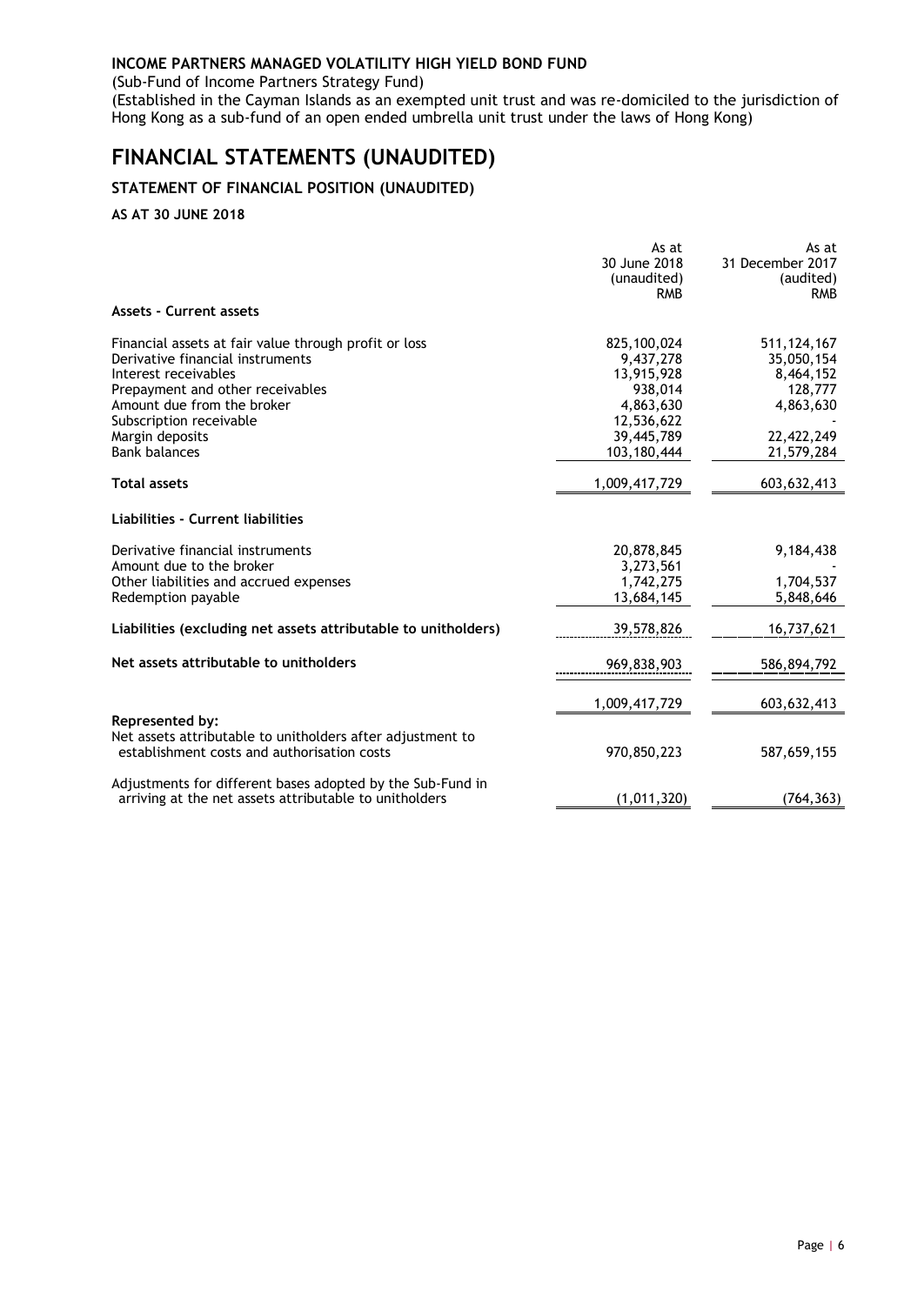(Sub-Fund of Income Partners Strategy Fund)

(Established in the Cayman Islands as an exempted unit trust and was re-domiciled to the jurisdiction of Hong Kong as a sub-fund of an open ended umbrella unit trust under the laws of Hong Kong)

#### **STATEMENT OF FINANCIAL POSITION (UNAUDITED) (Continued)**

**AS AT 30 JUNE 2018**

|                                                 | As at        | As at            |
|-------------------------------------------------|--------------|------------------|
|                                                 | 30 June 2018 | 31 December 2017 |
|                                                 | (unaudited)  | (audited)        |
|                                                 | <b>RMB</b>   | <b>RMB</b>       |
| NUMBER OF UNITS IN ISSUE                        |              |                  |
| Class 1A USD (Accumulation) Units               | 56,776       |                  |
| Class 1A USD (Distribution) Units               | 8,419        | 8,419            |
| Class 1B RMB (Distribution) Units               |              | 83,450           |
| Class 2A USD (Accumulation) Units               | 108,808      | 76,408           |
| Class 2A USD (Distribution) Units               | 202,843      | 80,405           |
| Class 2B RMB (Accumulation) Units               | 196,302      | 192,456          |
| Class 2B RMB (Distribution) Units               | 1,024,341    | 656,373          |
| Class 2C USD (Distribution) Units               | 54,311       | 17,479           |
| Class 2D HKD (Accumulation) Units               | 32,559       |                  |
| Class 2D HKD (Distribution) Units               | 2,732,282    |                  |
| Class 2E AUD (Accumulation) Units               | 2,657        |                  |
| Class 2E AUD (Distribution) Units               | 1,197        |                  |
| Class 2F AUD-Hedged (Accumulation) Units        | 160          | 160              |
| Class 2G USD-Hedged (Accumulation) Units        | 346,820      | 348,036          |
| Class 2G USD-Hedged (Distribution) Units        | 110,544      | 110,764          |
|                                                 |              |                  |
| NET ASSETS ATTRIBUTABLE TO UNITHOLDERS PER UNIT |              |                  |
| Class 1A USD (Accumulation) Units               | 629.52       |                  |
| Class 1A USD (Distribution) Units               | 840.56       | 863.38           |
| Class 1B RMB (Distribution) Units               |              | 100.29           |
| Class 2A USD (Accumulation) Units               | 1,010.43     | 1,040.40         |
| Class 2A USD (Distribution) Units               | 604.76       | 648.86           |
| Class 2B RMB (Accumulation) Units               | 157.01       | 161.68           |
| Class 2B RMB (Distribution) Units               | 96.27        | 103.82           |
| Class 2C USD (Distribution) Units               | 639.37       | 681.45           |
| Class 2D HKD (Accumulation) Units               | 78.57        |                  |
| Class 2D HKD (Distribution) Units               | 76.18        |                  |

Class 2E AUD (Accumulation) Units 479.49 - 479.49 - 479.49 Class 2E AUD (Distribution) Units 470.71 - Class 2F AUD-Hedged (Accumulation) Units 539.50 539.50 584.69 Class 2G USD-Hedged (Accumulation) Units 731.24 747.29 Class 2G USD-Hedged (Distribution) Units 588.07 588.07 588.07 588.01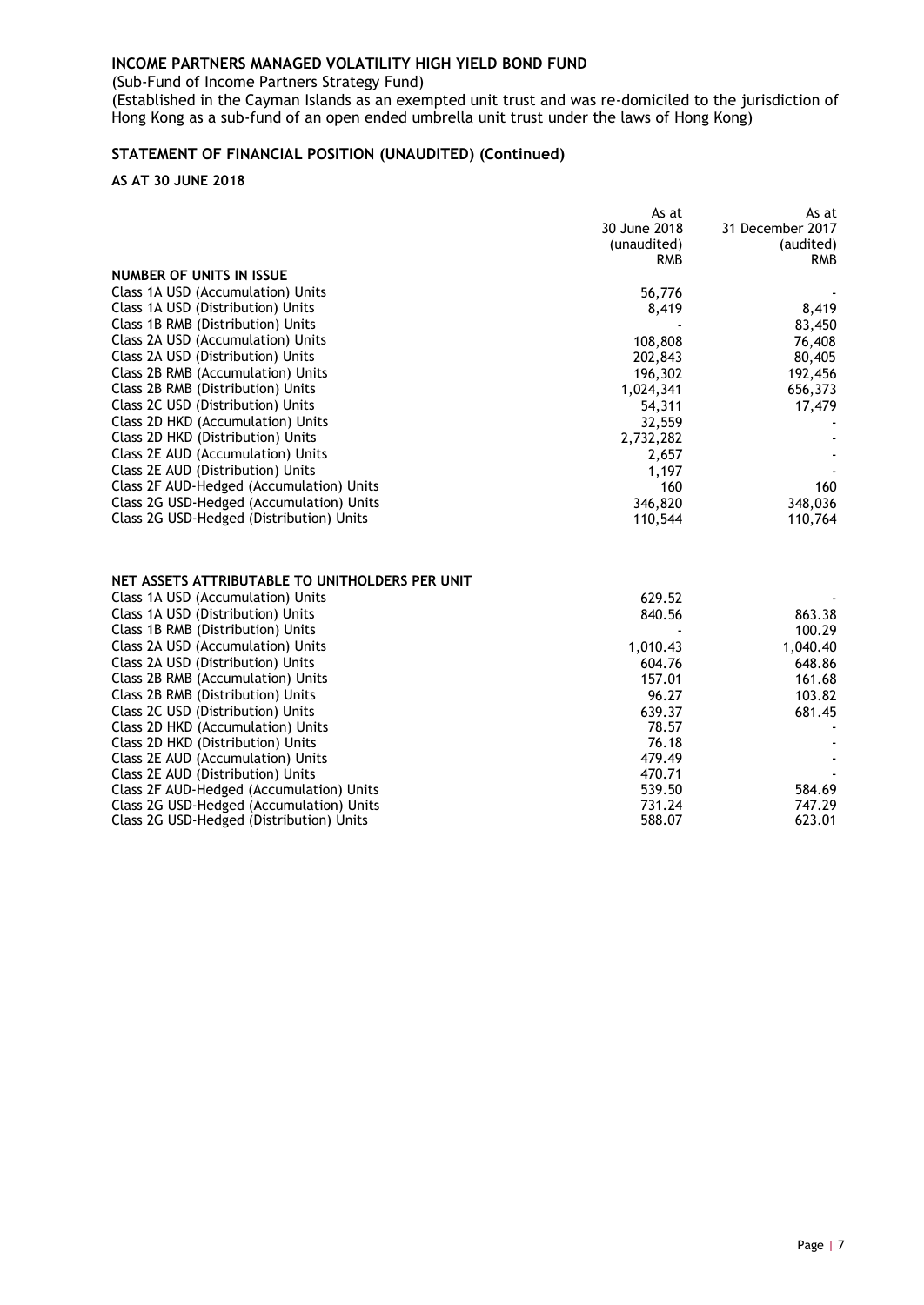(Sub-Fund of Income Partners Strategy Fund)

(Established in the Cayman Islands as an exempted unit trust and was re-domiciled to the jurisdiction of Hong Kong as a sub-fund of an open ended umbrella unit trust under the laws of Hong Kong)

### <span id="page-11-0"></span>**STATEMENT OF DISTRIBUTION (UNAUDITED)**

#### **For the six months ended 30 June 2018**

|                                                                                       | For the six<br>months ended<br>30 June 2018<br>(unaudited)<br><b>RMB</b> | For the six months<br>ended<br>30 June 2017<br>(unaudited)<br><b>RMB</b> |
|---------------------------------------------------------------------------------------|--------------------------------------------------------------------------|--------------------------------------------------------------------------|
| Undistributed income at 1 January                                                     | 177, 102, 493                                                            | 158,323,278                                                              |
| (Decrease)/increase in net assets attributable to unitholders during<br>the period    | (37, 445, 048)                                                           | 10,011,438                                                               |
| Distribution to unitholders                                                           | 13,490,998                                                               | 9,003,240                                                                |
| Unrealised (gain)/loss on financial assets at fair value through profit<br>or loss    | (37, 307, 283)                                                           | 24,453,085                                                               |
| Undistributed income before distribution                                              | 115,841,160                                                              | 201,791,041                                                              |
| Monthly distribution declared on 3 January 2017 of USD 0.70<br>per unit for Class 2A  |                                                                          | (755,005)                                                                |
| Monthly distribution declared on 3 January 2017 of RMB 0.78<br>per unit for Class 2B  |                                                                          | (449, 253)                                                               |
| Monthly distribution declared on 3 January 2017 of USD 0.57<br>per unit for Class 2C  |                                                                          | (187, 825)                                                               |
| Monthly distribution declared on 3 January 2017 of USD 0.87<br>per unit for Class 2G  |                                                                          | (627, 519)                                                               |
| Monthly distribution declared on 1 February 2017 of USD 0.37                          |                                                                          |                                                                          |
| per unit for Class 2A<br>Monthly distribution declared on 1 February 2017 of RMB 0.77 |                                                                          | (378, 749)                                                               |
| per unit for Class 2B<br>Monthly distribution declared on 1 February 2017 of USD 0.55 |                                                                          | (450, 930)                                                               |
| per unit for Class 2C                                                                 |                                                                          | (169, 864)                                                               |
| Monthly distribution declared on 1 February 2017 of USD 0.56<br>per unit for Class 2G |                                                                          | (456, 511)                                                               |
| Monthly distribution declared on 1 March 2017 of USD 0.37<br>per unit for Class 2A    |                                                                          | (381, 224)                                                               |
| Monthly distribution declared on 1 March 2017 of RMB 0.77                             |                                                                          |                                                                          |
| per unit for Class 2B<br>Monthly distribution declared on 1 March 2017 of USD 0.55    |                                                                          | (432, 105)                                                               |
| per unit for Class 2C                                                                 |                                                                          | (143, 137)                                                               |
| Monthly distribution declared on 1 March 2017 of USD 0.57<br>per unit for Class 2G    |                                                                          | (444, 355)                                                               |
| Monthly distribution declared on 3 April 2017 of USD 0.37                             |                                                                          |                                                                          |
| per unit for Class 2A<br>Monthly distribution declared on 3 April 2017 of RMB 0.77    |                                                                          | (344, 601)                                                               |
| per unit for Class 2B                                                                 |                                                                          | (438, 135)                                                               |
| Monthly distribution declared on 3 April 2017 of USD 0.55<br>per unit for Class 2C    |                                                                          | (143, 183)                                                               |
| Monthly distribution declared on 3 April 2017 of USD 0.57                             |                                                                          |                                                                          |
| per unit for Class 2G<br>Monthly distribution declared on 2 May 2017 of USD 0.37      |                                                                          | (471, 966)                                                               |
| per unit for Class 2A<br>Monthly distribution declared on 2 May 2017 of RMB 0.77      |                                                                          | (342, 945)                                                               |
| per unit for Class 2B                                                                 |                                                                          | (434, 285)                                                               |
| Monthly distribution declared on 2 May 2017 of USD 0.55<br>per unit for Class 2C      |                                                                          | (143, 551)                                                               |
| Monthly distribution declared on 2 May 2017 of USD 0.57<br>per unit for Class 2G      |                                                                          | (437, 465)                                                               |
|                                                                                       |                                                                          |                                                                          |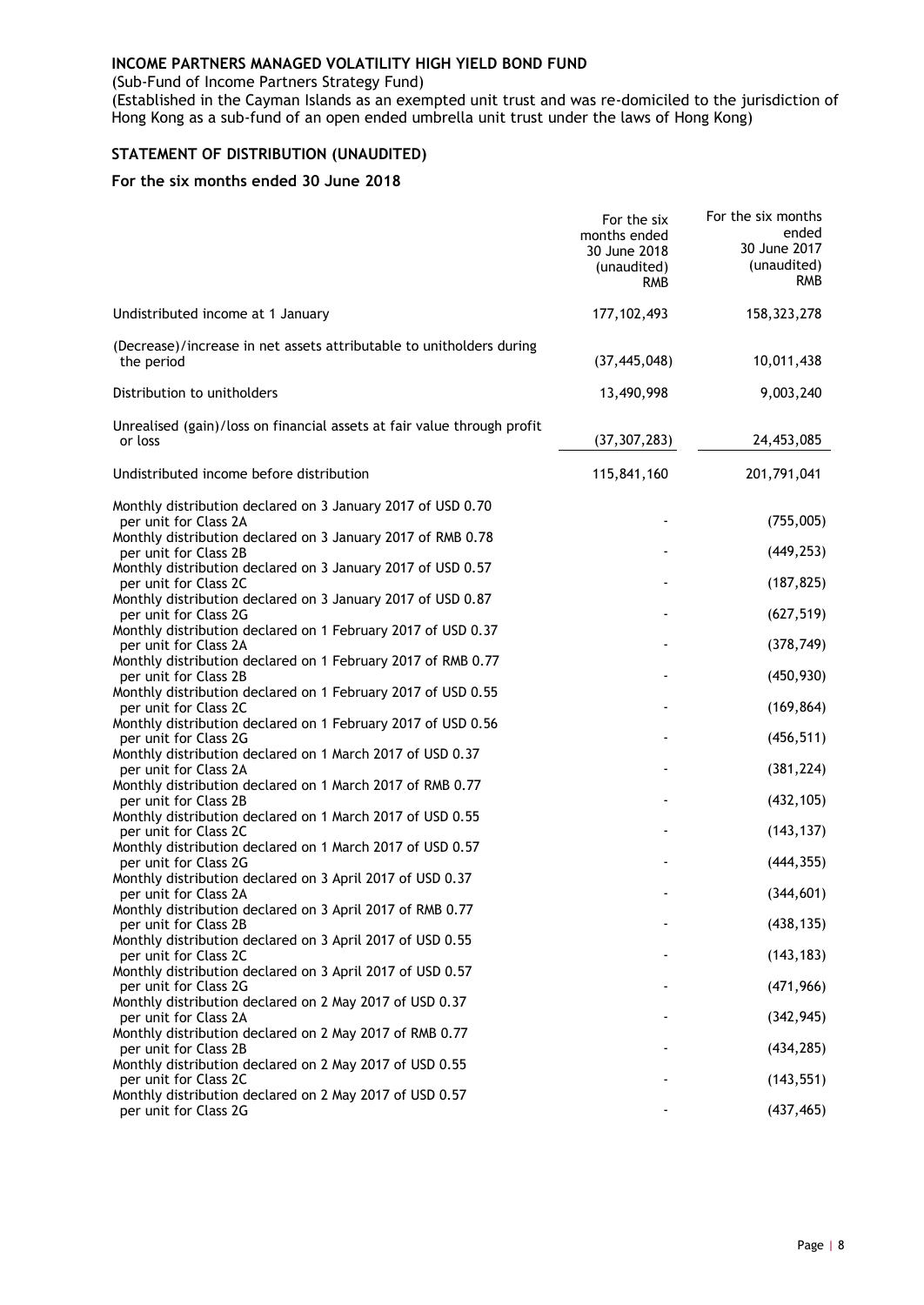(Sub-Fund of Income Partners Strategy Fund)

(Established in the Cayman Islands as an exempted unit trust and was re-domiciled to the jurisdiction of Hong Kong as a sub-fund of an open ended umbrella unit trust under the laws of Hong Kong)

### **STATEMENT OF DISTRIBUTION (UNAUDITED) (CONTINUED)**

#### **For the six months ended 30 June 2018**

|                                                                                                                                                       | For the six months<br>ended<br>30 June 2018<br>(unaudited)<br><b>RMB</b> | For the six months<br>ended<br>30 June 2017<br>(unaudited)<br>RMB |
|-------------------------------------------------------------------------------------------------------------------------------------------------------|--------------------------------------------------------------------------|-------------------------------------------------------------------|
| Monthly distribution declared on 1 June 2017 of USD 0.37<br>per unit for Class 2A                                                                     |                                                                          | (299, 412)                                                        |
| Monthly distribution declared on 1 June 2017 of RMB 0.77<br>per unit for Class 2B                                                                     |                                                                          | (459, 450)                                                        |
| Monthly distribution declared on 1 June 2017 of USD 0.55<br>per unit for Class 2C                                                                     |                                                                          | (140, 810)                                                        |
| Monthly distribution declared on 1 June 2017 of USD 0.57<br>per unit for Class 2G                                                                     |                                                                          | (470, 960)                                                        |
| Monthly distribution declared on 2 January 2018 of USD 0.38<br>per unit for Class 2A                                                                  | (198, 255)                                                               |                                                                   |
| Monthly distribution declared on 2 January 2018 of RMB 0.78<br>per unit for Class 2B                                                                  | (511, 971)                                                               |                                                                   |
| Monthly distribution declared on 2 January 2018 of USD 0.56<br>per unit for Class 2C                                                                  | (63, 513)                                                                |                                                                   |
| Monthly distribution declared on 2 January 2018 of USD 0.57<br>per unit for Class 2G                                                                  | (409, 667)                                                               |                                                                   |
| Monthly distribution declared on 1 February 2018 of USD 0.74<br>per unit for Class 2A                                                                 | (401, 872)                                                               |                                                                   |
| Monthly distribution declared on 1 February 2018 of RMB 0.77<br>per unit for Class 2B<br>Monthly distribution declared on 1 February 2018 of USD 0.61 | (547, 767)                                                               |                                                                   |
| per unit for Class 2C<br>Monthly distribution declared on 1 February 2018 of USD 0.55                                                                 | (75, 243)                                                                |                                                                   |
| per unit for Class 2G<br>Monthly distribution declared on 1 March 2018 of USD 0.74                                                                    | (355, 510)                                                               |                                                                   |
| per unit for Class 2A<br>Monthly distribution declared on 1 March 2018 of RMB 0.77                                                                    | (531, 720)                                                               |                                                                   |
| per unit for Class 2B<br>Monthly distribution declared on 1 March 2018 of USD 0.61                                                                    | (637, 870)                                                               |                                                                   |
| per unit for Class 2C<br>Monthly distribution declared on 1 March 2018 of HKD 0.75                                                                    | (111, 275)                                                               |                                                                   |
| per unit for Class 2D<br>Monthly distribution declared on 1 March 2018 of USD 0.55                                                                    | (123, 260)                                                               |                                                                   |
| per unit for Class 2G<br>Monthly distribution declared on 3 April 2018 of USD 0.74                                                                    | (383, 621)                                                               |                                                                   |
| per unit for Class 2A<br>Monthly distribution declared on 3 April 2018 of RMB 0.78                                                                    | (718, 847)                                                               |                                                                   |
| per unit for Class 2B<br>Monthly distribution declared on 3 April 2018 of USD 0.61                                                                    | (735, 432)                                                               |                                                                   |
| per unit for Class 2C<br>Monthly distribution declared on 3 April 2018 of HKD 0.75                                                                    | (134, 286)<br>(434, 725)                                                 | $\blacksquare$                                                    |
| per unit for Class 2D<br>Monthly distribution declared on 3 April 2018 of USD 0.55<br>per unit for Class 2G                                           | (394, 864)                                                               |                                                                   |
| Monthly distribution declared on 2 May 2018 of USD 0.74<br>per unit for Class 2A                                                                      | (890, 770)                                                               |                                                                   |
| Monthly distribution declared on 2 May 2018 of RMB 0.78<br>per unit for Class 2B                                                                      | (767, 550)                                                               |                                                                   |
| Monthly distribution declared on 2 May 2018 of USD 0.61<br>per unit for Class 2C                                                                      | (146, 999)                                                               |                                                                   |
| Monthly distribution declared on 2 May 2018 of HKD 0.75<br>per unit for Class 2D                                                                      | (931, 455)                                                               |                                                                   |
| Monthly distribution declared on 2 May 2018 of USD 0.56<br>per unit for Class 2G                                                                      | (384, 692)                                                               |                                                                   |
| Monthly distribution declared on 1 June 2018 of USD 0.75<br>per unit for Class 2A                                                                     | (940, 536)                                                               |                                                                   |
| STATEMENT OF DISTRIBUTION (UNAUDITED) (CONTINUED)                                                                                                     |                                                                          |                                                                   |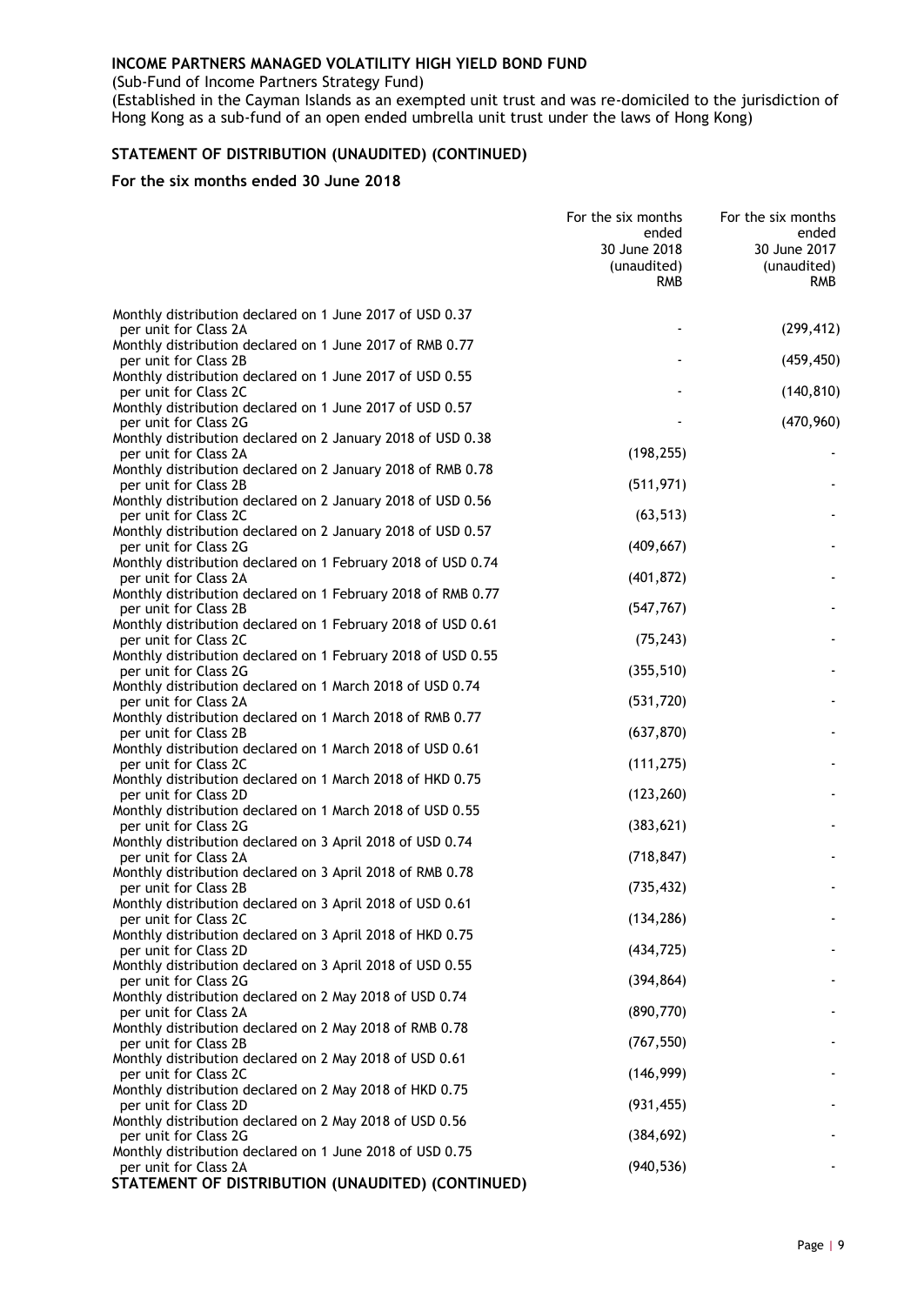(Sub-Fund of Income Partners Strategy Fund)

(Established in the Cayman Islands as an exempted unit trust and was re-domiciled to the jurisdiction of Hong Kong as a sub-fund of an open ended umbrella unit trust under the laws of Hong Kong)

#### **For the six months ended 30 June 2018**

|                                                                                   | For the six months<br>ended<br>30 June 2018<br>(unaudited)<br>RMB | For the six months<br>ended<br>30 June 2017<br>(unaudited)<br><b>RMB</b> |
|-----------------------------------------------------------------------------------|-------------------------------------------------------------------|--------------------------------------------------------------------------|
| Monthly distribution declared on 1 June 2018 of RMB 0.78<br>per unit for Class 2B | (771, 984)                                                        |                                                                          |
| Monthly distribution declared on 1 June 2018 of USD 0.61<br>per unit for Class 2C | (204, 258)                                                        |                                                                          |
| Monthly distribution declared on 1 June 2018 of HKD 0.75<br>per unit for Class 2D | (1, 278, 494)                                                     |                                                                          |
| Monthly distribution declared on 1 June 2018 of AUD 0.75<br>per unit for Class 2E | (3,779)                                                           |                                                                          |
| Monthly distribution declared on 1 June 2018 of USD 0.56<br>per unit for Class 2G | (400, 783)                                                        |                                                                          |
| Undistributed income at 30 June                                                   | 102,350,162                                                       | 192,787,801                                                              |

The amount available for distribution is the total net amount receivable by the Sub-Fund in respect of the relevant period ("Total Income") minus any expenses chargeable against income, subject to adjustments made in accordance with the Trust Deed. Total Income would include amount receivable by way of interests (e.g. generated from bank deposits and debt securities), or other receipts as determined by the Manager to be in the nature of income. Unrealised capital gains or losses do not form part of Total Income and therefore would not impact on the amounts available for distribution.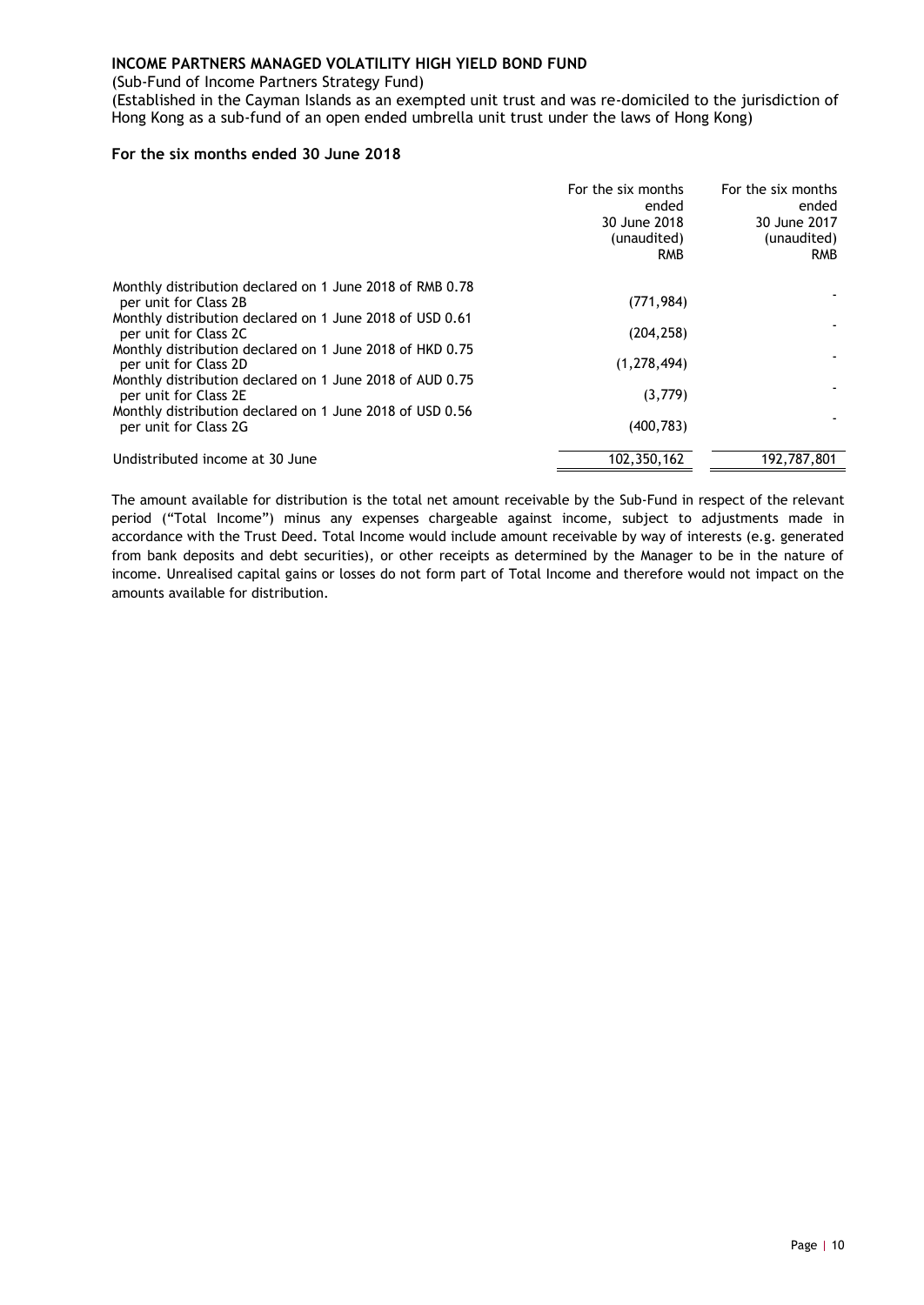(Sub-Fund of Income Partners Strategy Fund)

(Established in the Cayman Islands as an exempted unit trust and was re-domiciled to the jurisdiction of Hong Kong as a sub-fund of an open ended umbrella unit trust under the laws of Hong Kong)

#### <span id="page-14-0"></span>**NOTES TO THE FINANCIAL STATEMENTS (UNAUDITED)**

#### **For the six months ended 30 June 2018**

#### **1 Transactions with the Manager and connected persons**

Related parties and connected persons of the Trustee and the Manager are those as defined in the Code on Unit Trust and Mutual Funds established by the SFC. All transactions with related parties and connected persons were entered into in the normal course of business and on normal commercial terms. The Sub-Fund is managed by Income Partners Asset Management (HK) Limited. The transactions with the Trustee, the Manager and their related parties and connected persons are as follows:

#### **(a) Management fee**

The Manager is entitled to receive a management fee in respect of redeemable units of each Class at the following rate:

| Management fee<br>(% of net asset value ("NAV")<br>per annum of the relevant Class) |
|-------------------------------------------------------------------------------------|
| 1.00%                                                                               |
| 1.00%                                                                               |
| 1.50%                                                                               |
| 1.50%                                                                               |
| 1.50%                                                                               |
| 1.50%                                                                               |
| 1.50%                                                                               |
| 1.50%                                                                               |
| 1.50%                                                                               |
| 1.50%                                                                               |
| 1.50%                                                                               |
| 1.50%                                                                               |
| 1.50%                                                                               |
| 1.50%                                                                               |
|                                                                                     |

The management fee is accrued daily and payable monthly in arrears. The Manager will give one month's prior notice to unitholders should there be any increase of the management fee from the current level up to the maximum level of 2% per annum of the NAV of the Sub-Fund.

Total management fees for the six months ended 30 June 2018 amounted to RMB5,497,211 (30 June 2017: RMB4,679,026), with RMB1,144,456 (30 June 2017: RMB742,231) outstanding as at 30 June 2018.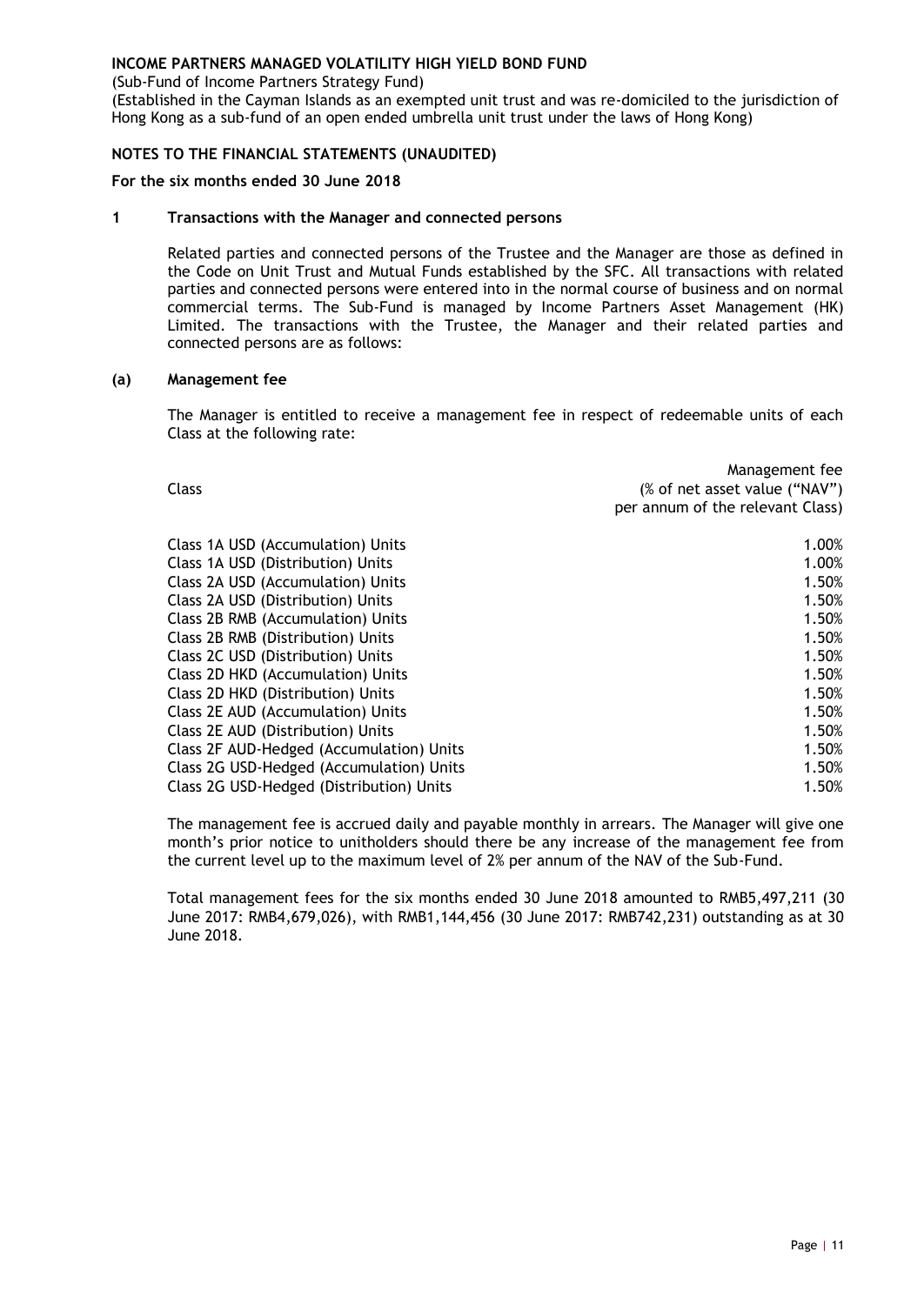(Sub-Fund of Income Partners Strategy Fund)

(Established in the Cayman Islands as an exempted unit trust and was re-domiciled to the jurisdiction of Hong Kong as a sub-fund of an open ended umbrella unit trust under the laws of Hong Kong)

#### **NOTES TO THE FINANCIAL STATEMENTS (UNAUDITED) (CONTINUED)**

#### **For the six months ended 30 June 2018**

#### **1 Transactions with the Manager and connected persons (Continued)**

#### **(b) Trustee fee**

The trustee fee paid to the Trustee accrued from the assets of the Sub-Fund is based on 0.0075% per annum of the NAV of the Sub-Fund, subject to a minimum of USD10,000 per annum. The current fee payable to the Trustee from the assets of the Sub-Fund is less than 1% per annum of the NAV of the Sub-Fund. The Trustee will give one month's prior notice to unitholders should there be any increase of the trustee fee from the current level up to the maximum level of 1% per annum of the NAV of the Sub-Fund.

Total trustee fees for the six months ended 30 June 2018 amounted to RMB32,389 (30 June 2017: RMB34,082), with RMB26,635 (30 June 2017: RMB15,119) outstanding as at 30 June 2018.

#### **(c) Cross trade**

During the period ended 30 June 2018 and 30 June 2017, there were no transactions of investment holdings which were sold to or bought from other funds also managed by the Manager of the Sub-Fund.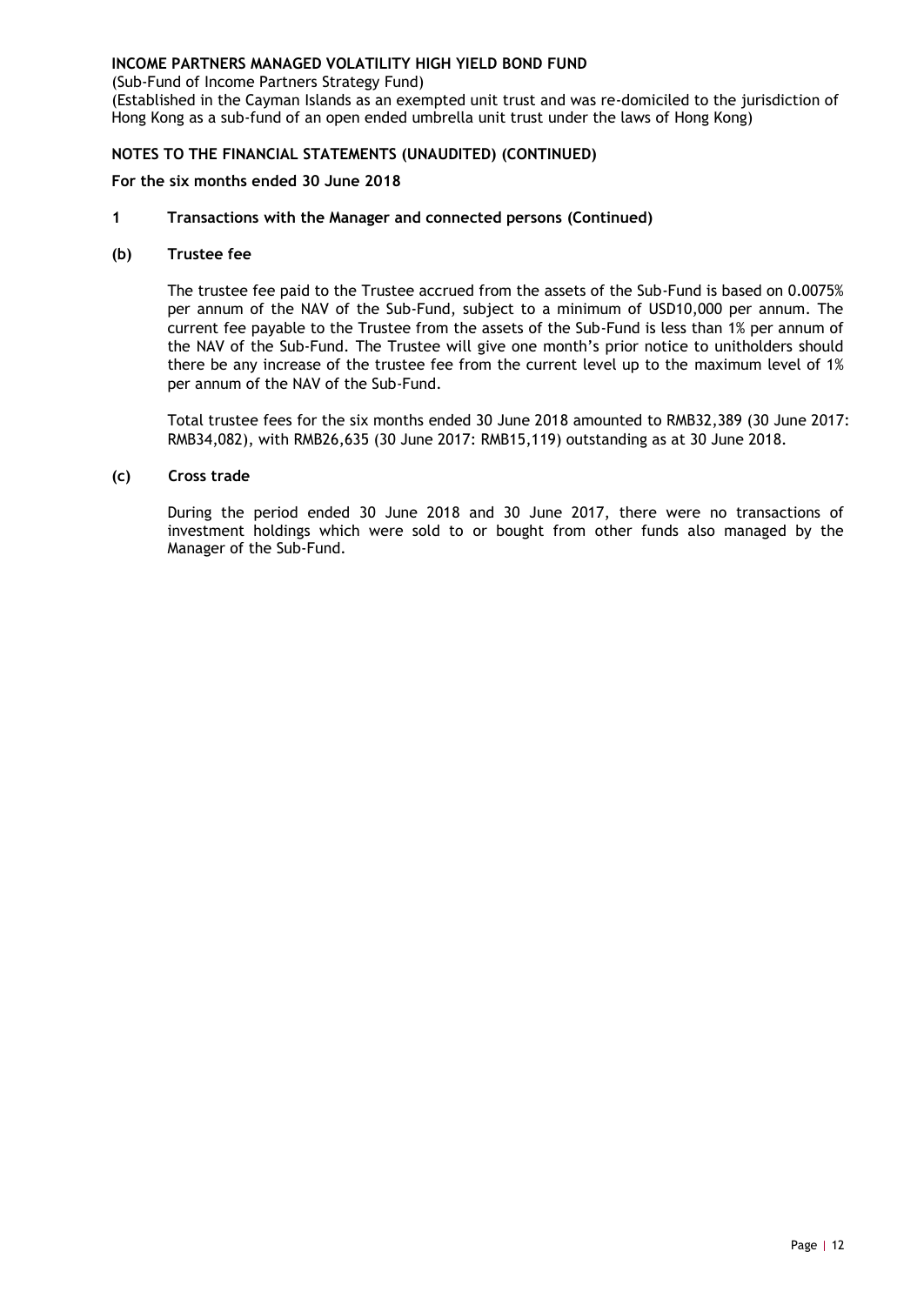(Sub-Fund of Income Partners Strategy Fund)

(Established in the Cayman Islands as an exempted unit trust and was re-domiciled to the jurisdiction of Hong Kong as a sub-fund of an open ended umbrella unit trust under the laws of Hong Kong)

#### **NOTES TO THE FINANCIAL STATEMENTS (UNAUDITED) (CONTINUED)**

**For the six months ended 30 June 2018**

**1 Transactions with the Manager and connected persons (Continued)**

#### **(d) Investments in fund managed by the Manager**

As at 30 June 2018 and 30 June 2017, the Sub-Fund invested into Income Partners Renminbi Money Market Fund ("IPRMMF"), Income Partners Renminbi Investment Grade Bond Fund ("IPRIGBF") and Income Partners RMB Bond Fund ("IPRBF"), which are managed by the same Manager of the Sub-Fund.

IPRMMF is a sub-fund of Income Partners Liquidity Trust. The Trust is a Hong Kong unit trust. The Sub-Fund is governed by a trust deed dated 17 January 2015. The principal investment objective of IPRMMF is to provide consistent return with daily liquidity. IPRMMF mainly invests in Renminbi instruments issued outside the People's Republic of China ("PRC").

IPRIGBF is a sub-fund of Income Partners Liquidity Trust. The Trust is a Hong Kong unit trust. The Sub-Fund is governed by a trust deed dated 17 November 2010. The principal investment objective of IPRGBF is to invest in a diversified portfolio of RMB denominated fixed income instruments including fixed and floating rate bonds, convertible bonds, notes and certificates of deposit (the "Renminbi Instruments") issued by investment grade (or deemed investment grade) rated issuers.

IPRBF was incorporated in Hong Kong under the laws of Hong Kong by a trust deed dated 23 June 2014. The principal investment objective of IPRBF is to seek long term interest income and capital appreciation through investing RMB-denominated fixed income securities through RQFII quota.

The following table summarises the ownership of investment funds managed by the same Manager of the Sub-Fund

|               | Holdings | Unit<br>price<br><b>RMB</b> | Fair value<br><b>RMB</b> |
|---------------|----------|-----------------------------|--------------------------|
| <b>IPRMMF</b> | 182,925  | $105.81 -$<br>106.75        | 19,433,318               |
| <b>IPRGBF</b> | 7,754    | 103.83                      | 680,614                  |
| <b>IPRBF</b>  | 234,816  | 105.81                      | 24,845,854               |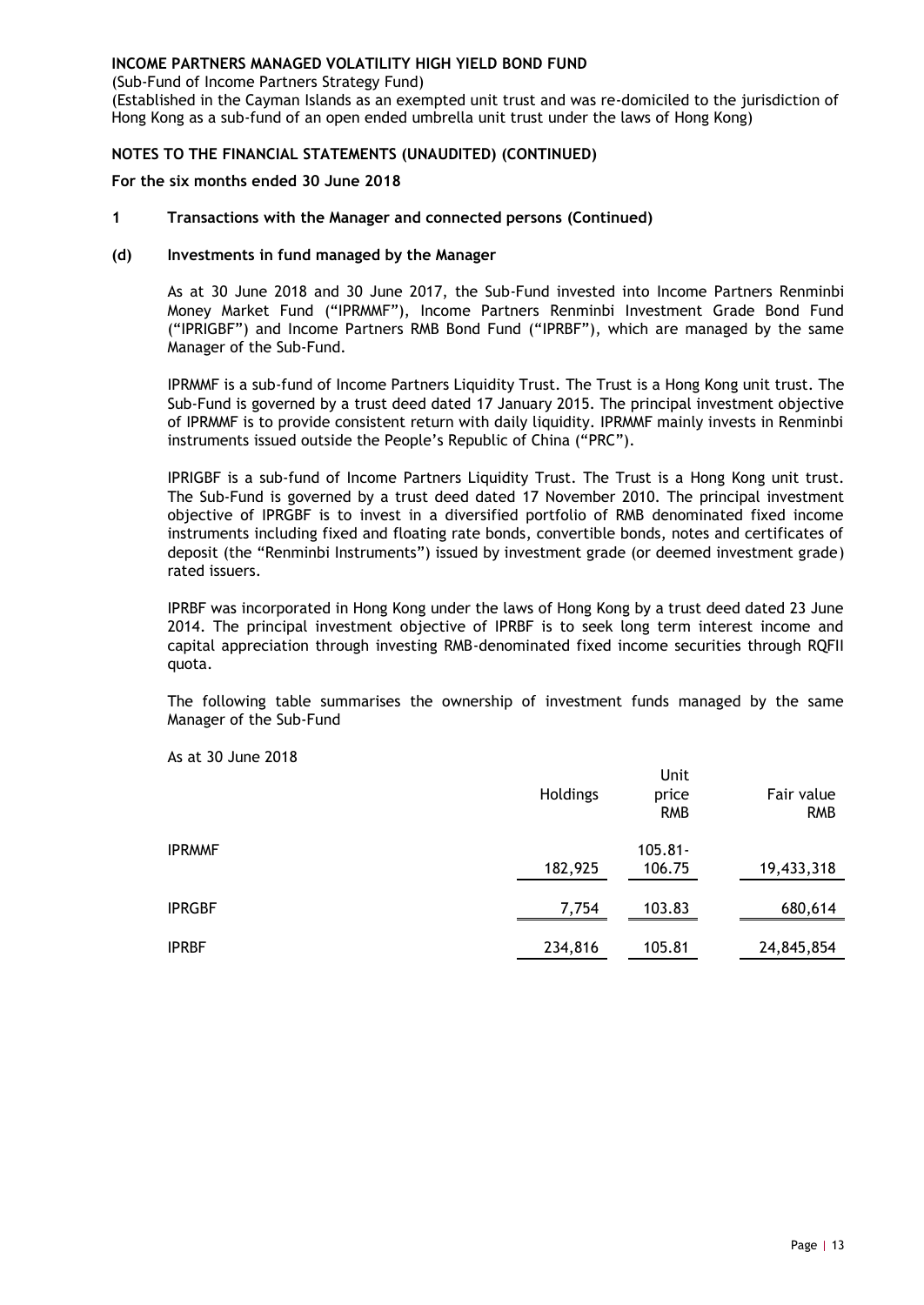(Sub-Fund of Income Partners Strategy Fund)

(Established in the Cayman Islands as an exempted unit trust and was re-domiciled to the jurisdiction of Hong Kong as a sub-fund of an open ended umbrella unit trust under the laws of Hong Kong)

#### **NOTES TO THE FINANCIAL STATEMENTS (UNAUDITED) (CONTINUED)**

**For the six months ended 30 June 2018**

#### **1 Transactions with the Manager and connected persons (Continued)**

#### **(d) Investments in fund managed by the Manager (Continued)**

| As at 30 June 2017 | Holdings | Unit price<br><b>RMB</b> | Fair value<br><b>RMB</b> |
|--------------------|----------|--------------------------|--------------------------|
| <b>IPRMMF</b>      | 127,949  | $104.64 -$<br>105.58     | 13,414,926               |
| <b>IPRGBF</b>      | 7,754    | 99.79                    | 672,110                  |
| <b>IPRBF</b>       | 215,821  | 106.71                   | 23,030,215               |

#### **(e) Shares held by related parties**

#### Participating shares

The following table summaries the participating shares of the Sub-Fund held by the related parties during the period ended 30 June 2018 and 30 June 2017, which are common Director of the Manager of the Sub-Fund $^{(1)}$ .

| Accumulation shares                 | 30 June 2018<br>Number of shares | 31 December 2017<br>Number of shares |
|-------------------------------------|----------------------------------|--------------------------------------|
| As at 1 January                     | 295, 187.053                     | 295,187.053                          |
| Number of shares subscribed         |                                  |                                      |
| Number of shares redeemed           |                                  |                                      |
| Number of shares switched in        |                                  |                                      |
| Number of shares switched out       |                                  |                                      |
| As at 30 June 2018/31 December 2017 | 295, 187.053                     | 295,187.053                          |
|                                     |                                  |                                      |

 $<sup>(1)</sup>$  The participating shares are held by companies which are owned by directors of the Sub-Fund,</sup> investment fund and shares which are also managed by the Manager of the Sub-Fund.

#### **(f) Bank deposits and margin deposits held by the Trustee's affiliates**

The Sub-Fund's bank deposits and margin deposits were held in an interest-bearing account with Citibank, N.A. Hong Kong Branch, an affiliate company of the Trustee. During the period ended 30 June 2018, interest income on these bank deposits was RMB288,568 (30 June 2017: RMB30,085) and margin deposits was RMB109,268 (30 June 2017: RMB13,315).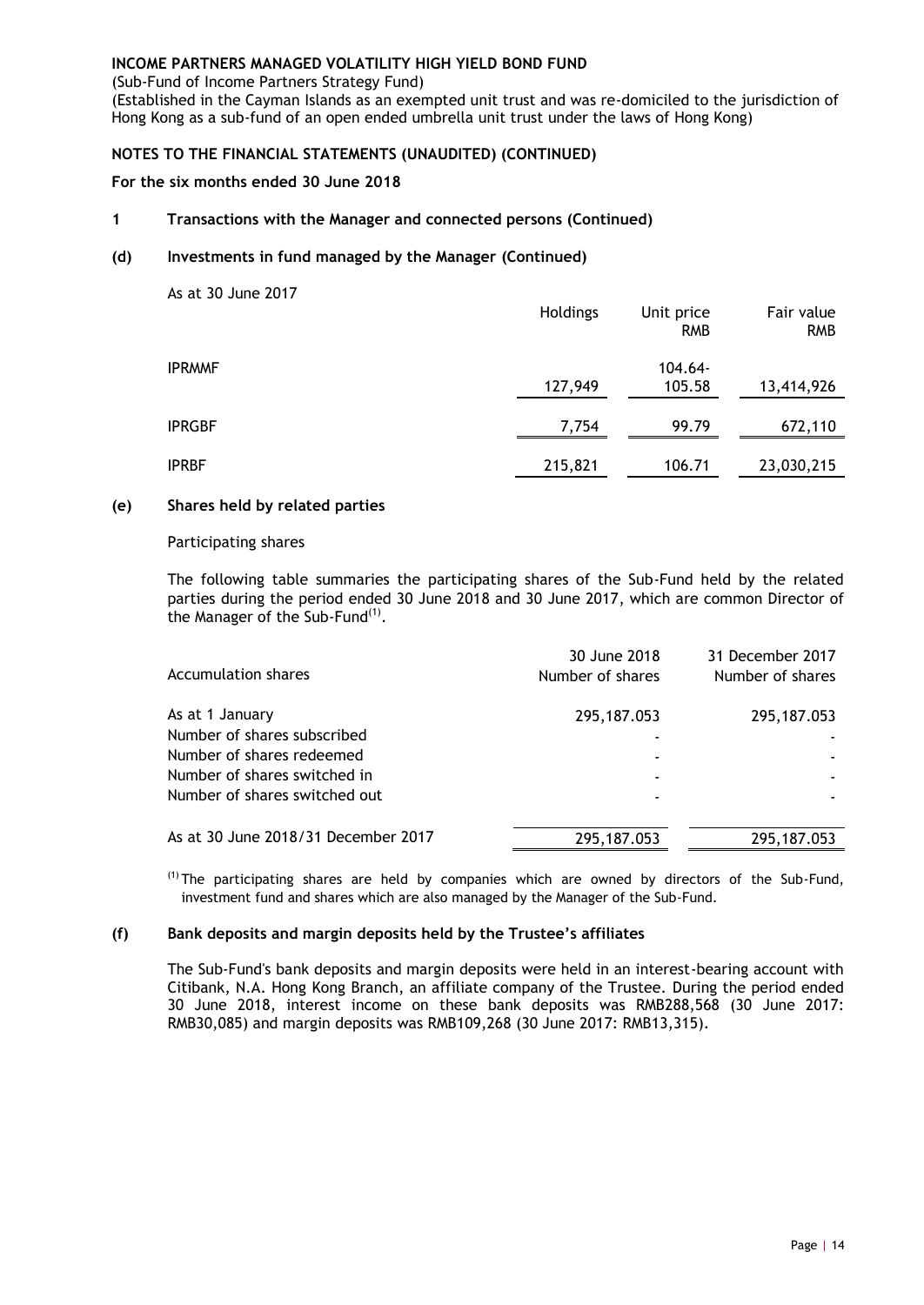(Sub-Fund of Income Partners Strategy Fund)

(Established in the Cayman Islands as an exempted unit trust and was re-domiciled to the jurisdiction of Hong Kong as a sub-fund of an open ended umbrella unit trust under the laws of Hong Kong)

#### **NOTES TO THE FINANCIAL STATEMENTS (UNAUDITED) (CONTINUED)**

**For the six months ended 30 June 2018**

#### **1 Transactions with the Manager and connected persons (Continued)**

#### **(g) Custodian, administration and transfer agent fees**

Before 30 May 2018, pursuant to Services Agreement between the Manager, Cititrust (Cayman) Limited and Cititrust Limited (the "Sub-Administrator"), Cititrust (Cayman) Limited separately acting as a fund administrator has agreed to procure financial, accounting, administrative and other services to the Sub-Fund and has appointed the Sub-Administrator to provide certain of these services.

Since 30 May 2018, pursuant to Services Agreement between the Manager and Citibank, N.A. Hong Kong Branch, Citibank, N.A. Hong Kong Branch acts as the fund administrator has agreed to provide financial, accounting, administrative and other services to the Sub-Fund.

Citicorp Financial Services Limited is the Registrar of the Sub-Fund.

The Trustee has appointed Citibank, N.A. ("Citibank"), acting through its Hong Kong Branch, to act as the Custodian of the Sub-Fund's assets.

The Custodian, Sub-Administrator and Registrar are also entitled to fees payable out of the assets of the Sub-Fund, such fees being at rates agreed between the Manager, the Trustee and the Custodian, Sub-Administrator or Registrar (as the case may be) from time to time. The Administrator's, Custodian's, Sub-administrator's and Registrar's fees are payable on a monthly basis.

Total Custodian, Administration and Registrar fees includes the compliance monitoring fee and financial statement preparation fee for the six months ended 30 June 2018 amounted to RMB571,438 (30 June 2017: RMB485,268) with RMB398,036 (30 June 2017: RMB222,452) outstanding as at 30 June 2018.

Total custodian fees for the six months ended 30 June 2018 amounted to RMB94,549 (30 June 2017: RMB102,659), with RMB78,632 (30 June 2017: RMB45,732) outstanding as at 30 June 2018.

Total administration fees for the six months ended 30 June 2018 amounted to RMB376,170 (30 June 2017: RMB312,892), with RMB263,602 (30 June 2017: RMB136,952) outstanding as at 30 June 2018.

Total registrar fee for the six months ended 30 June 2018 amounted to RMB48,505 (30 June 2017: RMB21,862), with RMB15,767 (30 June 2017: RMB9,072) outstanding as at 30 June 2018.

Total compliance monitoring fee for the six months ended 30 June 2018 amounted to RMB37,617 (30 June 2017: RMB31,276), with RMB26,360 (30 June 2017: RMB13,683) outstanding as at 30 June 2018.

Total financial statement preparation fee for the six months ended 30 June 2018 amounted to RMB14,597 (30 June 2017: RMB16,579), with RMB13,675 (30 June 2017: RMB17,013) outstanding as at 30 June 2018.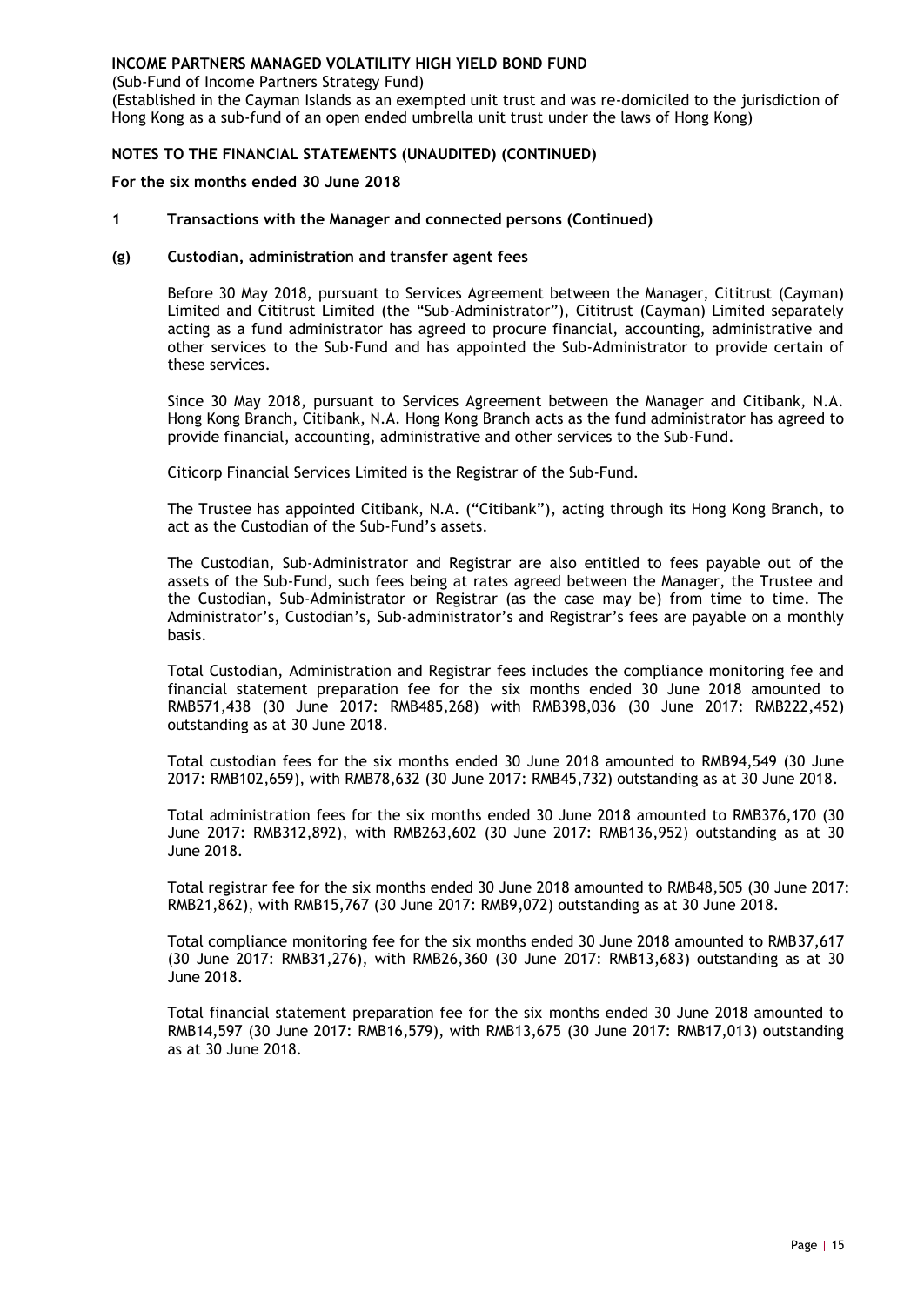(Sub-Fund of Income Partners Strategy Fund)

(Established in the Cayman Islands as an exempted unit trust and was re-domiciled to the jurisdiction of Hong Kong as a sub-fund of an open ended umbrella unit trust under the laws of Hong Kong)

#### **NOTES TO THE FINANCIAL STATEMENTS (UNAUDITED) (CONTINUED)**

#### **For the six months ended 30 June 2018**

#### **2 Authorisation costs**

The Trust is authorized by SFC (see note 1), the costs incurred for the authorization are approximately US\$150,000. The costs will be amortised over 5 years commencing from the date of authorization. It should be noted that the above policy relating to amortisation of preliminary expenses is not allowed in accordance with IFRS, which requires preliminary expenses to be expensed as incurred. The Manager believes that such treatment is more equitable to the initial investors than expensing the entire amount as they are incurred and are of the opinion that the departure is unlikely to be material to the Sub-Fund's overall financial statements.

If the Sub-Fund is wound-up prior to the establishment and authorisation expenses being fully amortised, such unamortised amount will be borne by the Sub-Fund prior to its termination.

#### **3 Soft commission arrangements**

The Manager confirms that there has been no soft commission arrangement existing during the period ended 30 June 2018 in relation to directing transactions of the Sub-Fund through a broker or dealer.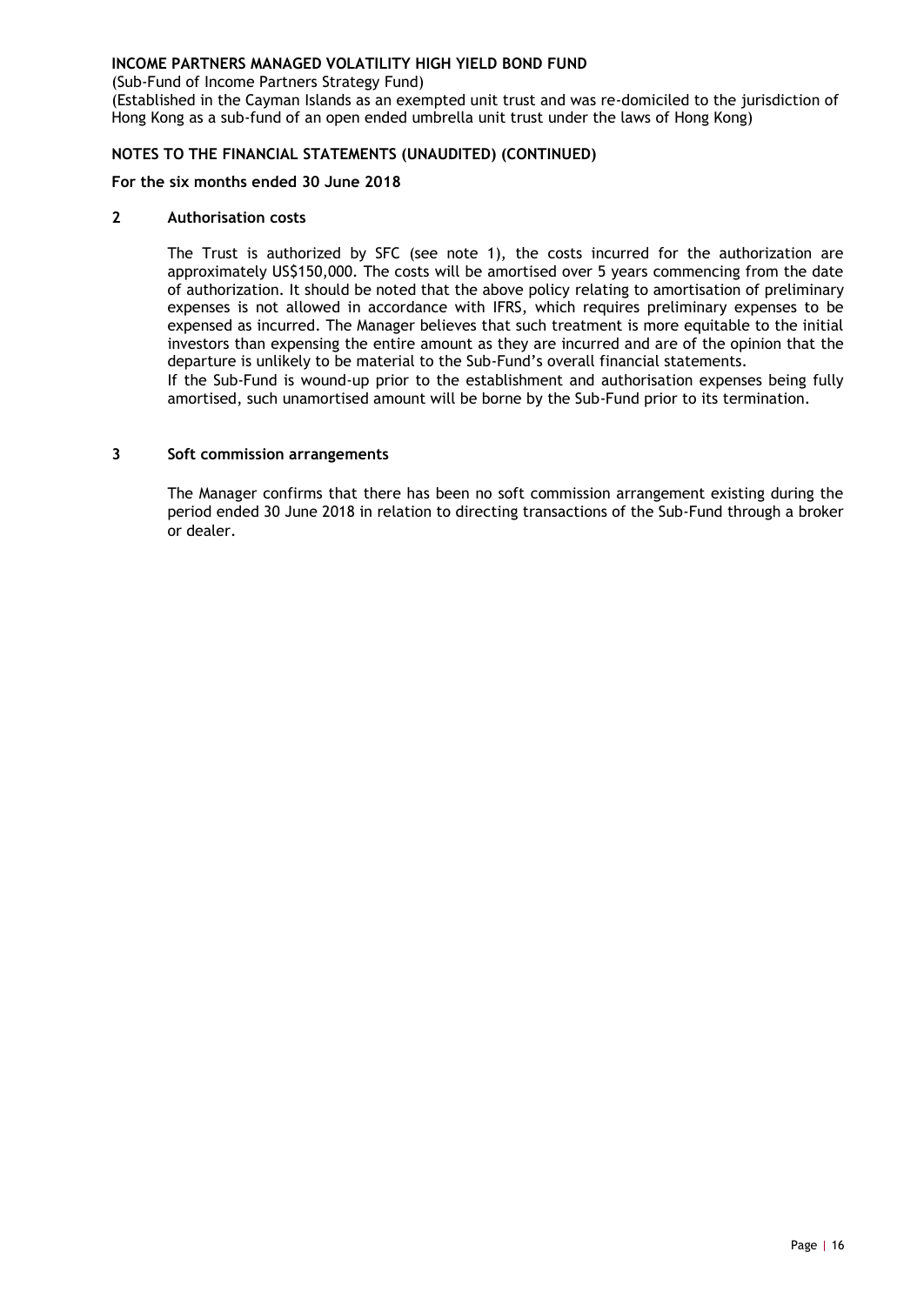(Sub-Fund of Income Partners Strategy Fund)

(Established in the Cayman Islands as an exempted unit trust and was re-domiciled to the jurisdiction of Hong Kong as a sub-fund of an open ended umbrella unit trust under the laws of Hong Kong)

#### <span id="page-20-0"></span>**INVESTMENT PORTFOLIO (UNAUDITED)**

|                                                |                 |                                 | % of net |
|------------------------------------------------|-----------------|---------------------------------|----------|
|                                                | <b>Holdings</b> | <b>Fair Value</b><br><b>RMB</b> | assets   |
| Quoted Investments (84.99%)                    |                 |                                 |          |
| Denominated in RMB (84.99%)                    |                 |                                 |          |
| Australia (3.28%)                              |                 |                                 |          |
| BARMINCO FIN PTY BARPTY 6.625 05/15/22         | 1,750,000       | 11,087,845                      | 1.14     |
| NEWCASTLE COAL NCIAU 4.4 09/29/27              | 1,500,000       | 9,232,503                       | 0.95     |
| VIRGIN AU HLD VAHAU 7.875 10/15/21             | 1,750,000       | 11,578,373                      | 1.19     |
| Hong Kong (13.58%)                             |                 |                                 |          |
| BK OF EAST ASIA BNKEA 5.5 12/29/49             | 3,000,000       | 19,638,015                      | 2.02     |
| CHINA CINDA 2017 CCAMCL 4.75 02/08/28          | 1,500,000       | 9,750,806                       | 1.01     |
| FWD LTD FWDINS 5.5 PERP                        | 950,000         | 5,854,782                       | 0.60     |
| FWD LTD FWDINS 6.25 12/31/49                   | 1,500,000       | 9,735,534                       | 1.00     |
| ICBC ASIA LTD ICBCAS 4.25 12/29/49             | 3,600,000       | 22,558,203                      | 2.32     |
| INCOME PARTNERS RENMINBI MONEY MARKET FUND -   |                 |                                 |          |
| <b>CLASS 2A RMB</b>                            | 99,945          | 10,575,187                      | 1.09     |
| INCOME PARTNERS RENMINBI MONEY MARKET FUND -   |                 |                                 |          |
| <b>CLASS 3A RMB</b>                            | 82,980          | 8,858,131                       | 0.91     |
| INCOME PARTNERS RENMINBI INVESTMENT GRADE BOND |                 |                                 |          |
| FUND - CLASS 2D HKD                            | 7,754           | 680,614                         | 0.07     |
| RH INTL FINANCE LTD 6.5 31DEC2049              | 1,100,000       | 6,065,409                       | 0.63     |
| STUDIO CITY FIN MPEL 8.5 12/01/20              | 1,600,000       | 10,692,278                      | 1.10     |
| UNITED PHOTOVOL GDPOLY 8.25 01/25/20           | 1,000,000       | 5,339,898                       | 0.55     |
| WTT INVMNT LTD WTTINV 5.5 11/21/22             | 3,500,000       | 22,164,082                      | 2.28     |
| India (2.23%)                                  |                 |                                 |          |
| HT GLOBAL IT SOL HTGLOB 7 07/14/21             | 1,550,000       | 10,300,366                      | 1.06     |
| JAIN INT TRADING JIIN 7.125 02/01/22           | 1,800,000       | 11,329,007                      | 1.17     |
| Indonesia (6.36%)                              |                 |                                 |          |
| ABM INVESTAMA ABMMIJ 7.125 08/01/22            | 2,200,000       | 12,980,228                      | 1.34     |
| GAJAH TUNGGAL GJTLIJ 8.375 08/10/22            | 900,000         | 5,263,113                       | 0.54     |
| GEO COAL INTL GERLSP 8 10/04/22                | 1,200,000       | 7,278,829                       | 0.75     |
| GOLDEN LEGACY PTE LTD 8.25 07JUN2021           | 500,000         | 3,286,368                       | 0.34     |
| JABABEKA INTL BV KIJAIJ 6.5 10/05/23           | 2,250,000       | 12,692,310                      | 1.31     |
| THETA CAPITAL PTE LTD 7 11APR22                | 3,750,000       | 20,200,717                      | 2.08     |
| Japan (1.36%)                                  |                 |                                 |          |
| SOFTBANK GROUP CORP FRN 31DEC2049              | 2,300,000       | 13, 184, 137                    | 1.36     |
| Pakistan (0.60%)                               |                 |                                 |          |
| REP OF PAKISTAN PKSTAN 6.875 12/05/27          | 1,000,000       | 5,776,767                       | 0.60     |
| People's Republic of China (53.25%)            |                 |                                 |          |
| 21VIANET GROUP I VNET 7 08/17/20               | 1,000,000       | 6,496,657                       | 0.67     |
| ANTON OILFIELD H ANTOIL 9.75 12/05/20          | 900,000         | 6,033,837                       | 0.62     |
| AOYUAN PROPERTY CAPG 5.375 09/13/22            | 2,300,000       | 13,314,023                      | 1.37     |
| AOYUAN PROPERTY CAPG 7.5 05/10/21              | 1,200,000       | 7,706,684                       | 0.79     |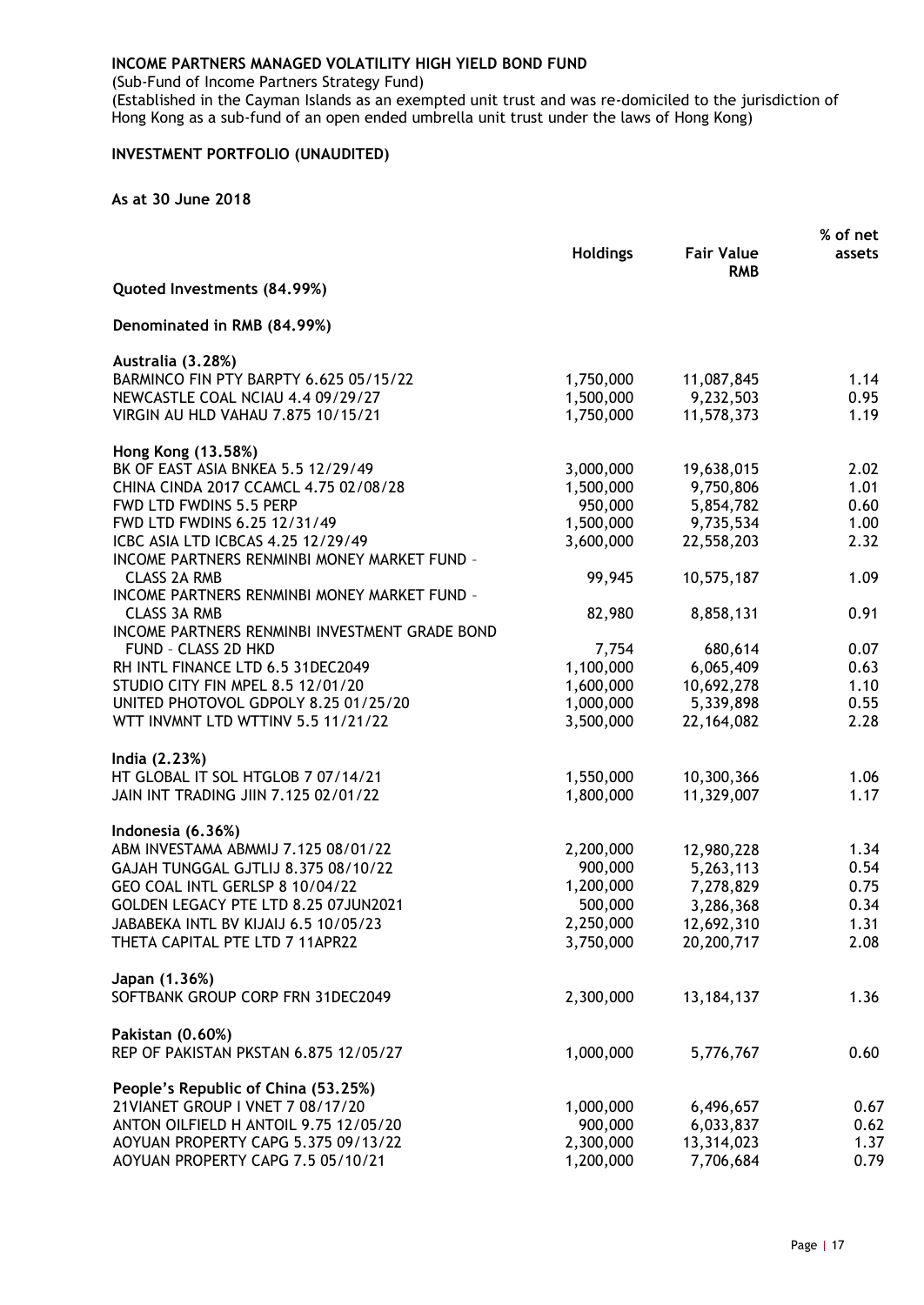(Sub-Fund of Income Partners Strategy Fund)

(Established in the Cayman Islands as an exempted unit trust and was re-domiciled to the jurisdiction of Hong Kong as a sub-fund of an open ended umbrella unit trust under the laws of Hong Kong)

### **INVESTMENT PORTFOLIO (UNAUDITED) (CONTINUED)**

|                                                 | <b>Holdings</b> | <b>Fair Value</b> | % of net<br>assets |
|-------------------------------------------------|-----------------|-------------------|--------------------|
|                                                 |                 | <b>RMB</b>        |                    |
| Quoted Investments (84.99%) (Continued)         |                 |                   |                    |
| Denominated in RMB (84.99%) (Continued)         |                 |                   |                    |
| People's Republic of China (53.25%) (Continued) |                 |                   |                    |
| BAOXIN AUTO FIN CHGRAU 8.75 12/29/49            | 1,000,000       | 6,539,969         | 0.67               |
| BAOXIN AUTO FINANCE I LT FRN 31DEC2049          | 1,500,000       | 8,861,050         | 0.91               |
| CAR INC CARINC 6 02/11/21                       | 1,500,000       | 9,487,252         | 0.98               |
| CENTRAL CHINA CENCHI 6.5 03/05/21               | 1,200,000       | 7,582,558         | 0.78               |
| CENTRAL CHINA CENCHI 8.75 01/23/21              | 1,000,000       | 6,720,646         | 0.69               |
| CHINA DEV BANK SDBC 4.88 02/09/28               | 20,000,000      | 20,964,600        | 2.16               |
| CHINA GOVT BOND CGB 3.69 05/17/28               | 20,000,000      | 20,356,400        | 2.10               |
| CHN SCE PROPERTY CHINSC 5.875 03/10/22          | 3,200,000       | 19,177,905        | 1.98               |
| CHN SCE PROPERTY CHINSC 7.45 04/17/21           | 750,000         | 4,886,223         | 0.50               |
| CN SINGYES SOLAR CSSXF 7.95 02/15/19            | 1,000,000       | 5,373,625         | 0.55               |
| CNAC HK FINBRID HAOHUA 4.125 07/19/27           | 1,500,000       | 9,198,675         | 0.95               |
| EHI CAR SERVICES EHICAR 5.875 08/14/22          | 1,400,000       | 8,363,358         | 0.86               |
| FANTASIA HOLDING FTHDGR 8.375 03/08/21          | 2,500,000       | 14,824,960        | 1.53               |
| <b>GOLDEN EAGLE RET GERGHK 4.625 05/21/23</b>   | 2,000,000       | 11,351,896        | 1.17               |
| GUANGZHOU BANK GZRFPR 7 04/25/21                | 2,500,000       | 16,134,855        | 1.66               |
| <b>HEALTH AND HAPPINESS H&amp;H</b>             | 2,500,000       | 16,633,807        | 1.71               |
| HILONG HOLDING LTD 7.25 22JUN2020               | 2,300,000       | 14,730,413        | 1.52               |
| HONG SENG LTD HONGSL 7.875 05/31/20             | 1,000,000       | 5,885,412         | 0.61               |
| INCOME PARTNERS RMB BOND FUND - CLASS 2B        |                 |                   |                    |
| (ACCUMULATION) RMB                              | 234,816         | 24,845,854        | 2.56               |
| KAISA GROUP KAISAG 7.875 06/30/21               | 1,000,000       | 5,612,074         | 0.58               |
| KAISA GROUP KAISAG 8.5 06/30/22                 | 750,000         | 4,011,116         | 0.41               |
| KING TALENT MANAGEMENT L FRN 31DEC2049          | 1,800,000       | 11,204,065        | 1.16               |
| KWG PROPERTY KWGPRO 6 09/15/22                  | 1,500,000       | 9,226,483         | 0.95               |
| LENOVO PERPETUAL SECURIT FRN 31DEC2049          | 1,100,000       | 6,548,424         | 0.68               |
| LOGAN PROPERTY H LOGPH 6.875 04/24/21           | 3,500,000       | 22,648,226        | 2.33               |
| MODERN LAND CHN MOLAND 7.95 03/05/21            | 2,500,000       | 15,460,299        | 1.59               |
| NEW METRO GLOBAL FTLNHD 6.8 04/23/21            | 3,750,000       | 24, 197, 681      | 2.49               |
| POSTAL SAVINGS BK CHINA FRN 29DEC2049           | 1,000,000       | 6,166,974         | 0.64               |
| POWERLONG PWRLNG 6.95 04/17/21                  | 3,500,000       | 21,925,318        | 2.26               |
| PRIME BLOOM HLDH RUYIGR 6.95 07/05/22           | 800,000         | 4,014,380         | 0.41               |
| RONSHINE CHINA RONXIN 6.95 12/08/19             | 800,000         | 5,167,160         | 0.53               |
| RONSHINE CHINA RONXIN 8.25 02/01/21             | 500,000         | 3,061,665         | 0.32               |
| SUNAC CHINA HLDG SUNAC 7.35 07/19/21            | 1,500,000       | 9,429,148         | 0.97               |
| TEWOO GROUP NO 5 LTD FRN 29DEC2049              | 1,000,000       | 5,832,349         | 0.60               |
| TIMES PROPERTY TPHL 6.25 01/17/21               | 3,300,000       | 20,805,742        | 2.14               |
| TSINGHUA UNIC TSINGH 5.38 01/31/23              | 1,200,000       | 7,447,170         | 0.77               |
| <b>WEST CHINA CEM WESCHI 6.5 09/11/19</b>       | 2,000,000       | 13,311,755        | 1.37               |
| YANCOAL INTL YZCOAL 5.75 PERP                   | 3,500,000       | 22,884,437        | 2.36               |
| YINGDE GASES INV YINGDZ 6.25 01/19/23           | 1,650,000       | 10,304,374        | 1.06               |
| YUZHOU PROPERTIE YUZHOU 6 01/25/22              | 2,500,000       | 15,496,863        | 1.60               |
| YUZHOU PROPERTIE YUZHOU 7.9 05/11/21            | 1,000,000       | 6,704,496         | 0.69               |
| Sri Lanka (1.28%)                               |                 |                   |                    |
| REP OF SRI LANKA SRILAN 5.75 01/18/22           | 1,900,000       | 12,424,870        | 1.28               |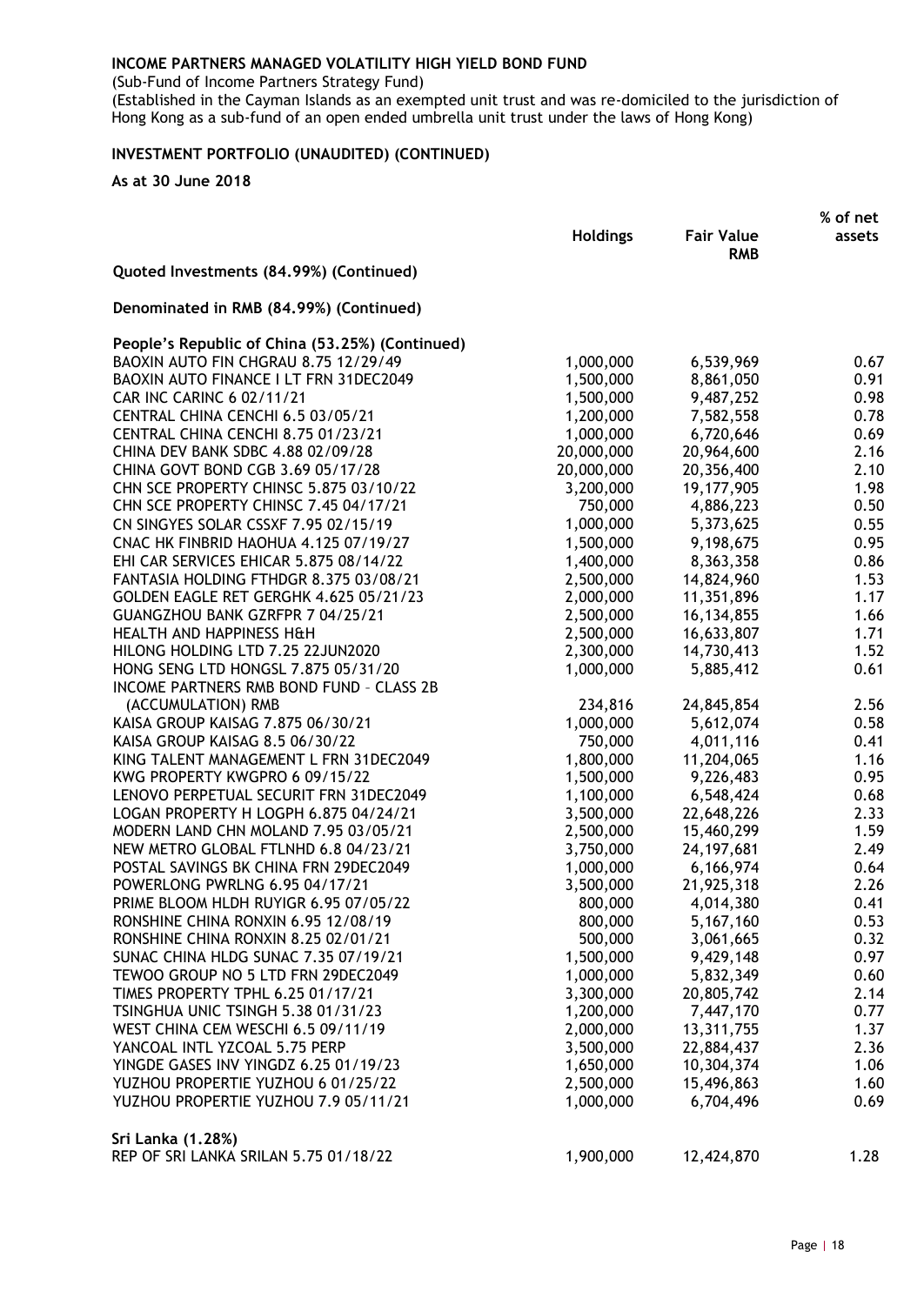(Sub-Fund of Income Partners Strategy Fund)

(Established in the Cayman Islands as an exempted unit trust and was re-domiciled to the jurisdiction of Hong Kong as a sub-fund of an open ended umbrella unit trust under the laws of Hong Kong)

### **INVESTMENT PORTFOLIO (UNAUDITED) (CONTINUED)**

|                                                                | <b>Holdings</b> | <b>Fair Value</b><br><b>RMB</b> | % of net<br>assets |
|----------------------------------------------------------------|-----------------|---------------------------------|--------------------|
| Quoted Investments (84.99%) (Continued)                        |                 |                                 |                    |
| Denominated in RMB (84.99%) (Continued)                        |                 |                                 |                    |
| Switzerland (1.44%)<br><b>FINANCIAL SERVICES FRN 31DEC2049</b> | 2,400,000       | 14,005,359                      | 1.44               |
| United Kingdom (1.61%)<br>HSBC HOLDINGS PLC FRN 29DEC2049      | 2,400,000       | 15,635,435                      | 1.61               |
| Total quoted investments                                       |                 | 825,100,024                     | 84.99              |
| Total net assets                                               |                 |                                 |                    |
| Total investments at fair value                                |                 | 825,100,024                     | 84.99              |
| Derivative financial instruments                               |                 | (11, 441, 567)                  | (1.18)             |
| <b>Bank balances</b>                                           |                 | 103,180,444                     | 10.63              |
| Other net assets                                               |                 | 54,011,322                      | 5.56               |
| Total net assets                                               |                 | 970,850,223                     | 100.00             |
| Total investments, at cost                                     |                 | 842, 129, 345                   |                    |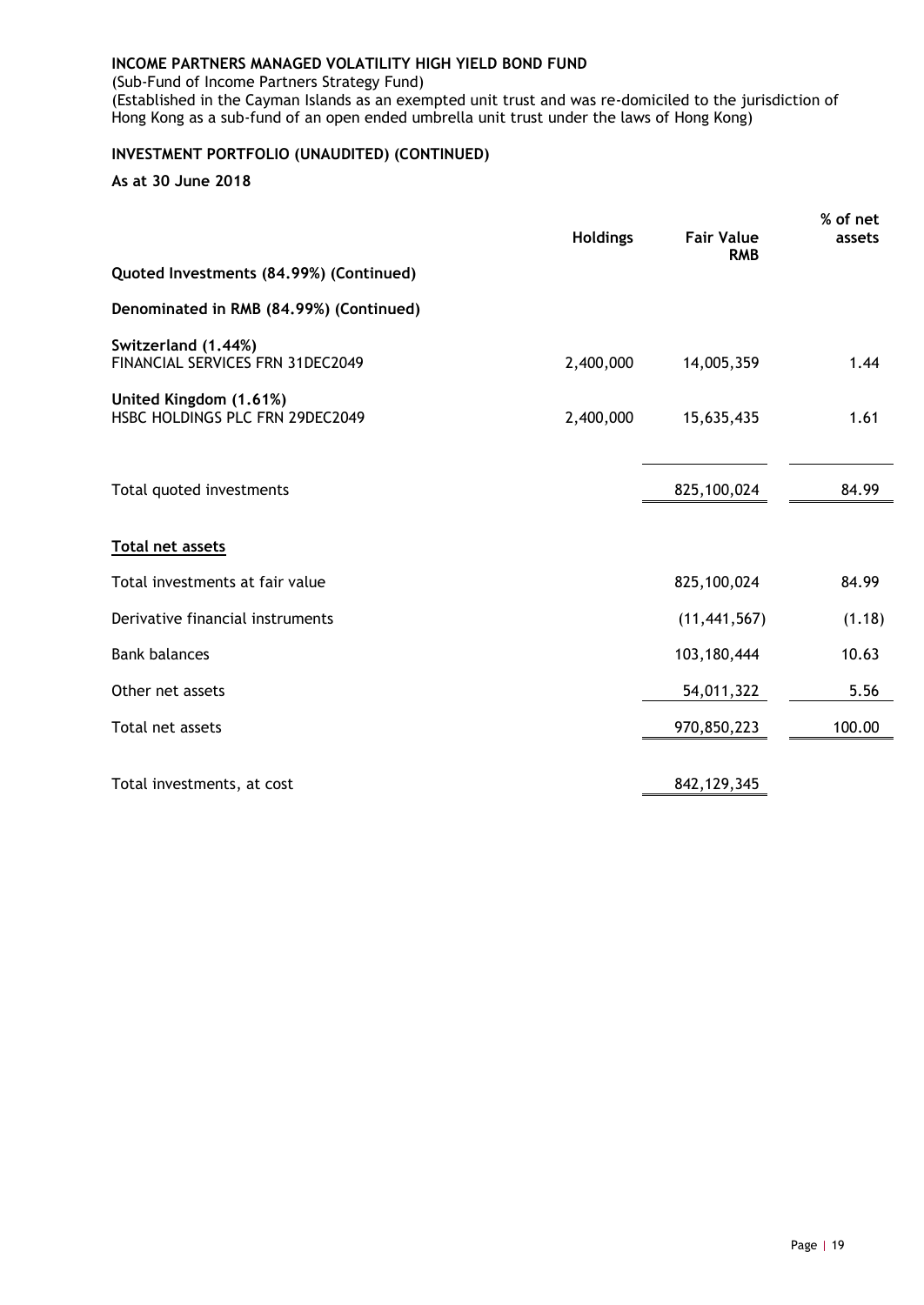(Sub-Fund of Income Partners Strategy Fund)

(Established in the Cayman Islands as an exempted unit trust and was re-domiciled to the jurisdiction of Hong Kong as a sub-fund of an open ended umbrella unit trust under the laws of Hong Kong)

### <span id="page-23-0"></span>**STATEMENT OF MOVEMENTS IN PORTFOLIO HOLDINGS (UNAUDITED)**

#### **For the six months ended 30 June 2018**

| Quoted investments                                         | As at          |                  | As at      |                        |
|------------------------------------------------------------|----------------|------------------|------------|------------------------|
|                                                            | 1 January 2018 | <b>Additions</b> |            | Disposals 30 June 2018 |
| <b>Denominated in RMB</b>                                  |                |                  |            |                        |
| Australia                                                  |                |                  |            |                        |
| BARMINCO FIN PTY BARPTY 6.625 05/15/22                     | 1,250,000      | 500,000          |            | 1,750,000              |
| EMECO PTY LTD EHLAU 9.25 03/31/22                          | 1,000,000      |                  | 1,000,000  |                        |
| NEWCASTLE COAL NCIAU 4.4 09/29/27                          |                | 1,500,000        |            | 1,500,000              |
| VIRGIN AU HLD VAHAU 7.875 10/15/21                         | 1,250,000      | 500,000          |            | 1,750,000              |
| <b>Hong Kong</b>                                           |                |                  |            |                        |
| BK OF EAST ASIA BNKEA 5.5 12/29/49                         | 1,500,000      | 1,500,000        |            | 3,000,000              |
| CHINA CINDA 2017 CCAMCL 4.75 02/08/28                      |                | 1,500,000        |            | 1,500,000              |
| CHINA DEV BANK SDBC 4.24 08/24/27                          |                | 20,000,000       | 20,000,000 |                        |
| FWD LTD FWDINS 5.5 PERP                                    |                | 950,000          |            | 950,000                |
| FWD LTD FWDINS 6.25 12/31/49                               | 1,500,000      |                  |            | 1,500,000              |
| ICBC ASIA LTD ICBCAS 4.25 12/29/49                         | 1,500,000      | 3,900,000        | 1,800,000  | 3,600,000              |
| INCOME PARTNERS RENMINBI MONEY MARKET                      |                |                  |            |                        |
| FUND - CLASS 2A RMB                                        | 99,945         |                  |            | 99,945                 |
| INCOME PARTNERS RENMINBI MONEY MARKET                      |                |                  |            |                        |
| FUND - CLASS 3A RMB<br>INCOME PARTNERS RENMINBI INVESTMENT | 28,004         | 54,976           |            | 82,980                 |
| <b>GRADE BOND FUND - CLASS 2D HKD</b>                      | 7,754          | 7,754            | 7,754      | 7,754                  |
| ITNLOFFSHORE PTE ILFSIN 7.5 01/18/21                       |                | 4,000,000        | 4,000,000  |                        |
| LS FINANCE 2025 LTD LIHHK 4.5 06/26/25                     | 1,500,000      |                  | 1,500,000  |                        |
| NANYANG COMMERCIAL BANK FRN 31DEC2049                      | 1,500,000      |                  | 1,500,000  |                        |
| OVPH LTD CKINF 5.875 12/29/49                              | 1,000,000      | 1,250,000        | 2,250,000  |                        |
| RH INTL FINANCE LTD 6.5 31DEC2049                          | 1,100,000      |                  |            | 1,100,000              |
| STUDIO CITY FIN MPEL 8.5 12/01/20                          | 1,600,000      |                  |            | 1,600,000              |
| UNITED PHOTOVOL GDPOLY 8.25 01/25/20                       | 1,600,000      |                  | 600,000    | 1,000,000              |
| WTT INVMNT LTD WTTINV 5.5 11/21/22                         | 1,500,000      | 2,000,000        |            | 3,500,000              |
| India                                                      |                |                  |            |                        |
| GREENKO INVESTMENT CO 4.875 08/16/23                       | 1,000,000      |                  | 1,000,000  |                        |
| HT GLOBAL IT SOL HTGLOB 7 07/14/21                         | 1,550,000      |                  |            | 1,550,000              |
| JAIN INT TRADING JIIN 7.125 02/01/22                       | 1,500,000      | 300,000          |            | 1,800,000              |
| NEERG ENERGY NERGEN 6 02/13/22                             | 1,000,000      |                  | 1,000,000  |                        |
| VEDANTA RESOURCE VEDLN 6.375 07/30/22                      | 1,000,000      |                  | 1,000,000  |                        |
| VEDANTA RESOURCES PLC 6.125 09AUG2024                      | 500,000        |                  | 500,000    |                        |
|                                                            |                |                  |            |                        |
| Indonesia                                                  |                |                  |            |                        |
| ABM INVESTAMA ABMMIJ 7.125 08/01/22                        |                | 2,200,000        |            | 2,200,000              |
| CHANDRA ASRI PET TPIAIJ 4.95 11/08/24                      | 400,000        |                  | 400,000    |                        |
| GAJAH TUNGGAL GJTLIJ 8.375 08/10/22                        | 1,500,000      |                  | 600,000    | 900,000                |
| GEO COAL INTL GERLSP 8 10/04/22                            | 1,200,000      |                  |            | 1,200,000              |
| GOLDEN LEGACY PTE LTD 8.25 07JUN2021                       |                | 500,000          |            | 500,000                |
| INDYIJ 6.375 24JAN2023                                     | 1,400,000      |                  | 1,400,000  |                        |
| JABABEKA INTL BV KIJAIJ 6.5 10/05/23                       | 1,500,000      | 750,000          |            | 2,250,000              |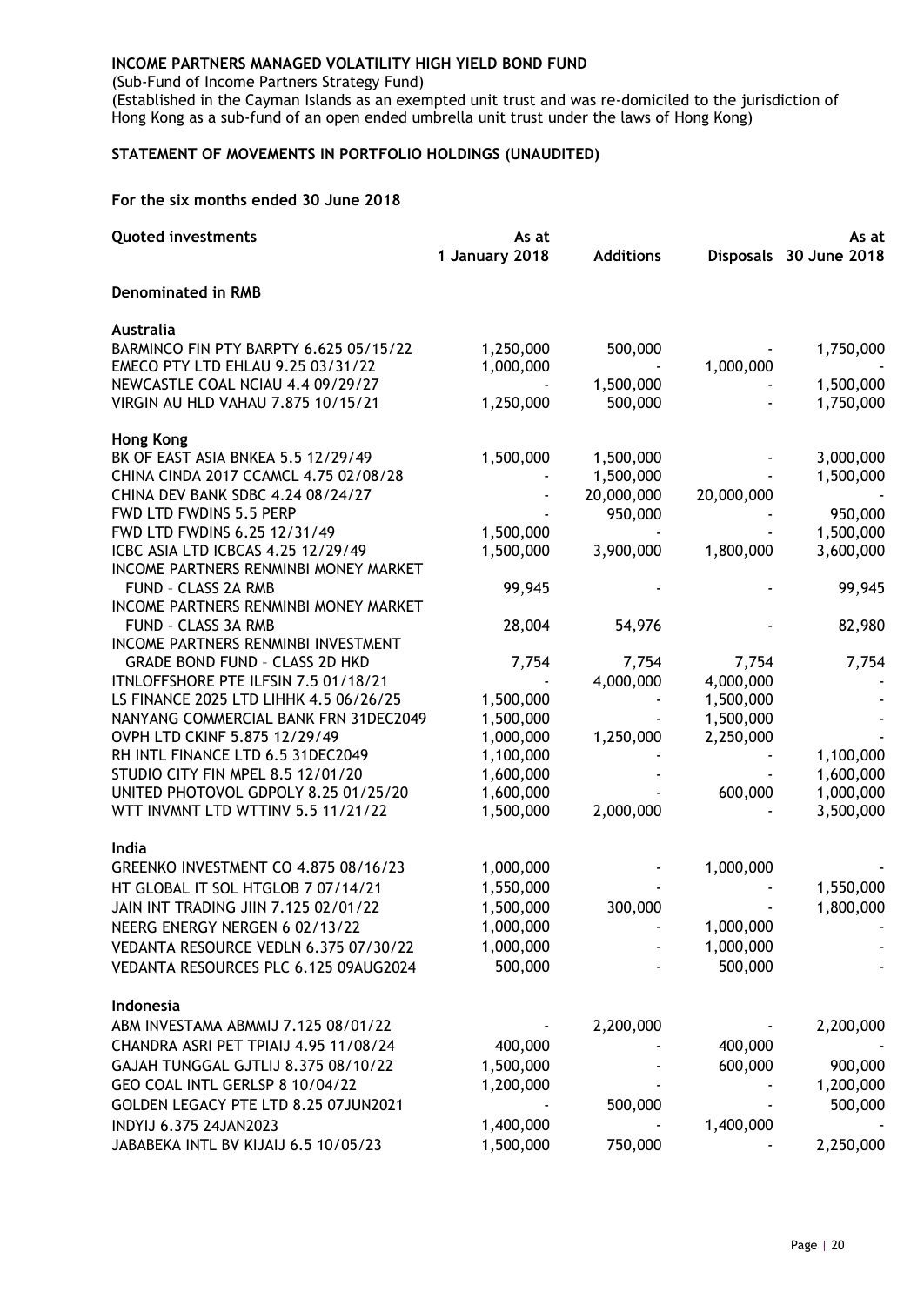(Sub-Fund of Income Partners Strategy Fund)

(Established in the Cayman Islands as an exempted unit trust and was re-domiciled to the jurisdiction of Hong Kong as a sub-fund of an open ended umbrella unit trust under the laws of Hong Kong)

#### **STATEMENT OF MOVEMENTS IN PORTFOLIO HOLDINGS (UNAUDITED) (CONTINUED)**

| For the six months ended 30 June 2018                                        | As at<br>1 January 2018 | <b>Additions</b> |            | As at<br>Disposals 30 June 2018 |
|------------------------------------------------------------------------------|-------------------------|------------------|------------|---------------------------------|
| Quoted investments (Continued)                                               |                         |                  |            |                                 |
| Denominated in RMB (Continued)                                               |                         |                  |            |                                 |
| Indonesia (Continued)                                                        |                         |                  |            |                                 |
| THETA CAPITAL LPKRIJ 6.75 10/31/26<br>THETA CAPITAL PTE LTD 7 11APR22        | 1,000,000               | 3,750,000        | 1,000,000  | 3,750,000                       |
| OTTAWA HOLDINGS BHITIJ 5.875 05/16/18                                        | 300,000                 |                  | 300,000    |                                 |
| PB INTERNATIONAL BV 7.625 26JAN2022                                          | 1,000,000               |                  | 1,000,000  |                                 |
| Japan                                                                        |                         |                  |            |                                 |
| SOFTBANK GROUP CORP FRN 31DEC2049                                            | 1,000,000               | 1,300,000        |            | 2,300,000                       |
| SOFTBANK GRP COR SOFTBK 5.125 09/19/27                                       | 1,000,000               |                  | 1,000,000  |                                 |
| Luxembourg                                                                   |                         |                  |            |                                 |
| 361 DEGREES INTL DEGREE 7.25 06/03/21                                        |                         | 1,000,000        | 1,000,000  |                                 |
| AGILE PROPERTY AGILE 9 05/21/20                                              |                         | 3,000,000        | 3,000,000  |                                 |
| AOYUAN PROPERTY CAPG 6.35 01/11/20                                           |                         | 200,000          | 200,000    |                                 |
| CHINA EVERGRANDE EVERRE 8.25 03/23/22                                        |                         | 1,000,000        | 1,000,000  |                                 |
| CIFI HOLDINGS CIFIHG 6.875 04/23/21                                          |                         | 450,000          | 450,000    |                                 |
| CIFI HOLDINGS GROUP FRN 31DEC2049<br>CNAC HK FNBRIDGE CO LTD 5.125           |                         | 3,600,000        | 3,600,000  |                                 |
| 14MAR2028                                                                    |                         | 1,300,000        | 1,300,000  |                                 |
| CONCORD NW NRG CHIWIN 7.9 01/23/21<br>DR PENG HOLDING HONGKONG 5.05          |                         | 1,300,000        | 1,300,000  |                                 |
| 01JUN2020                                                                    |                         | 1,000,000        | 1,000,000  |                                 |
| SHUI ON DEVELOP SHUION 6.875 03/02/21                                        |                         | 14,000,000       | 14,000,000 |                                 |
| TONGFANG AQUA TSIGTF 5.375 03/29/21                                          |                         | 1,000,000        | 1,000,000  |                                 |
| Pakistan                                                                     |                         |                  |            |                                 |
| REP OF PAKISTAN PKSTAN 6.875 12/05/27                                        | 1,000,000               |                  |            | 1,000,000                       |
| People's Republic of China                                                   |                         |                  |            |                                 |
| 21VIANET GROUP   VNET 7 08/17/20                                             | 1,000,000               |                  |            | 1,000,000                       |
| ANTON OILFIELD H ANTOIL 9.75 12/05/20<br>AOYUAN PROPERTY CAPG 5.375 09/13/22 | 900,000                 |                  |            | 900,000                         |
|                                                                              |                         | 2,300,000        |            | 2,300,000                       |
| AOYUAN PROPERTY CAPG 7.5 05/10/21<br>BAOXIN AUTO FIN CHGRAU 8.75 12/29/49    |                         | 1,200,000        |            | 1,200,000                       |
| BAOXIN AUTO FINANCE I LT FRN 31DEC2049                                       | 1,000,000               | 1,500,000        |            | 1,000,000<br>1,500,000          |
| BCP SINGAPORE VI PACT 8 04/15/21                                             | 800,000                 |                  | 800,000    |                                 |
| CAR INC CARINC 6 02/11/21                                                    |                         | 1,500,000        |            | 1,500,000                       |
| CENTRAL CHINA CENCHI 6.5 03/05/21                                            |                         | 1,200,000        |            | 1,200,000                       |
| CENTRAL CHINA CENCHI 8.75 01/23/21                                           | 1,000,000               |                  |            | 1,000,000                       |
| CHINA DEV BANK SDBC 4.88 02/09/28                                            |                         | 20,000,000       |            | 20,000,000                      |
| CHINA EVERGRANDE EVERRE 6.25 06/28/21                                        | 500,000                 | 700,000          | 1,200,000  |                                 |
| CHINA EVERGRANDE EVERRE 7.5 06/28/23                                         | 1,000,000               |                  | 1,000,000  |                                 |
| CHINA GOVT BOND CGB 3.52 05/04/27                                            | 2,000,000               |                  | 2,000,000  |                                 |
| CHINA GOVT BOND CGB 3.69 05/17/28                                            |                         | 20,000,000       |            | 20,000,000                      |
| CHN SCE PROPERTY CHINSC 5.875 03/10/22                                       | 1,000,000               | 2,200,000        |            | 3,200,000                       |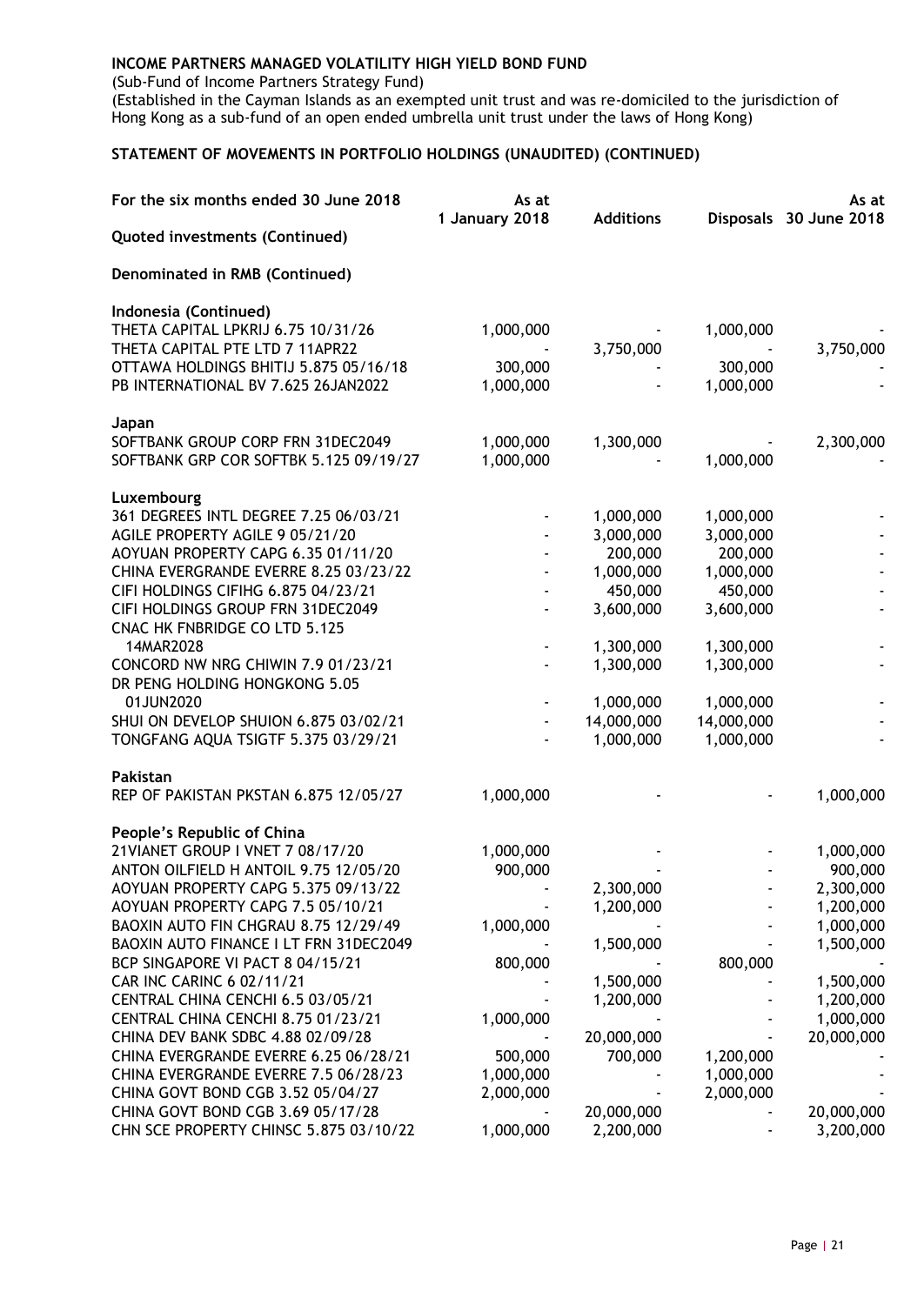(Sub-Fund of Income Partners Strategy Fund)

(Established in the Cayman Islands as an exempted unit trust and was re-domiciled to the jurisdiction of Hong Kong as a sub-fund of an open ended umbrella unit trust under the laws of Hong Kong)

### **STATEMENT OF MOVEMENTS IN PORTFOLIO HOLDINGS (UNAUDITED) (CONTINUED)**

#### **For the six months ended 30 June 2018**

|                                         | As at          |                  |           | As at                  |
|-----------------------------------------|----------------|------------------|-----------|------------------------|
|                                         | 1 January 2018 | <b>Additions</b> |           | Disposals 30 June 2018 |
| Quoted investments (Continued)          |                |                  |           |                        |
| Denominated in RMB (Continued)          |                |                  |           |                        |
| People's Republic of China (Continued)  |                |                  |           |                        |
| CHN SCE PROPERTY CHINSC 7.45 04/17/21   |                | 750,000          |           | 750,000                |
| CIFI HOLDINGS CIFIHG 5.5 01/23/22       | 800,000        |                  | 800,000   |                        |
| CN SINGYES SOLAR CSSXF 7.95 02/15/19    | 1,000,000      |                  |           | 1,000,000              |
| CNAC HK FINBRID HAOHUA 4.125 07/19/27   |                | 1,500,000        |           | 1,500,000              |
| EHI CAR SERVICES EHICAR 5.875 08/14/22  | 1,000,000      | 400,000          |           | 1,400,000              |
| FANTASIA HOLDING FTHDGR 7.95 07/05/22   | 1,750,000      |                  | 1,750,000 |                        |
| FANTASIA HOLDING FTHDGR 8.375 03/08/21  |                | 2,500,000        |           | 2,500,000              |
| GOLDEN EAGLE RET GERGHK 4.625 05/21/23  | 1,900,000      | 1,000,000        | 900,000   | 2,000,000              |
| <b>GOLDEN WHEEL GWTH 8.25 11/03/19</b>  | 800,000        |                  | 800,000   |                        |
| GUANGZHOU BANK GZRFPR 7 04/25/21        |                | 2,500,000        |           | 2,500,000              |
| <b>HEALTH AND HAPPINESS H&amp;H</b>     | 1,000,000      | 1,500,000        |           | 2,500,000              |
| HILONG HOLDING LTD 7.25 22JUN2020       |                | 2,300,000        |           | 2,300,000              |
| HONG SENG LTD HONGSL 7.875 05/31/20     |                | 1,000,000        |           | 1,000,000              |
| INCOME PARTNERS RMB BOND FUND - CLASS   |                |                  |           |                        |
| 2B (ACCUMULATION) RMB                   | 234,816        |                  |           | 234,816                |
| KAISA GROUP KAISAG 7.875 06/30/21       | 1,000,000      |                  |           | 1,000,000              |
| KAISA GROUP KAISAG 8.5 06/30/22         | 250,000        | 500,000          |           | 750,000                |
| KING TALENT MANAGEMENT L FRN 31DEC2049  | 1,200,000      | 600,000          |           | 1,800,000              |
| KWG PROPERTY KWGPRO 5.875 11/10/24      | 1,400,000      |                  | 1,400,000 |                        |
| KWG PROPERTY KWGPRO 6 09/15/22          |                | 2,400,000        | 900,000   | 1,500,000              |
| LENOVO PERPETUAL SECURIT FRN 31DEC2049  | 1,750,000      | 1,700,000        | 2,350,000 | 1,100,000              |
| LOGAN PROPERTY H LOGPH 6.875 04/24/21   |                | 3,500,000        |           | 3,500,000              |
| MIE HOLDINGS MIEHOL 7.5 04/25/19        | 750,000        |                  | 750,000   |                        |
| MODERN LAND CHN MOLAND 6.875 10/20/19   | 1,750,000      |                  | 1,750,000 |                        |
| MODERN LAND CHN MOLAND 7.95 03/05/21    |                | 2,500,000        |           | 2,500,000              |
| NEW METRO GLOBAL FTLNHD 6.8 04/23/21    |                | 3,750,000        |           | 3,750,000              |
| POSTAL SAVINGS BK CHINA FRN 29DEC2049   |                | 1,000,000        |           | 1,000,000              |
| POWERLONG PWRLNG 6.95 04/17/21          |                | 3,500,000        |           | 3,500,000              |
| POWERLONG REAL ESTATE 5.95 19JUL2020    | 1,750,000      |                  | 1,750,000 |                        |
| PRIME BLOOM HLDH RUYIGR 6.95 07/05/22   | 800,000        |                  |           | 800,000                |
| PRIME BLOOM HLDH RUYIGR 7.5 12/19/19    | 1,000,000      |                  | 1,000,000 |                        |
| RONSHINE CHINA RONXIN 6.95 12/08/19     | 800,000        |                  |           | 800,000                |
| RONSHINE CHINA RONXIN 8.25 02/01/21     |                | 500,000          |           | 500,000                |
| SUNAC CHINA HLDG SUNAC 6.875 08/08/20   | 1,250,000      |                  | 1,250,000 |                        |
| SUNAC CHINA HLDG SUNAC 7.35 07/19/21    |                | 2,450,000        | 950,000   | 1,500,000              |
| TEWOO GROUP NO 5 LTD FRN 29DEC2049      |                | 1,000,000        |           | 1,000,000              |
| TIMES PROPERTY TPHL 6.25 01/17/21       |                | 3,300,000        |           | 3,300,000              |
| TIMES PROPERTY TPHL 6.6 03/02/23        | 1,100,000      | 400,000          | 1,500,000 |                        |
| TSINGHUA UNIC TSINGH 5.38 01/31/23      |                | 2,450,000        | 1,250,000 | 1,200,000              |
| WEST CHINA CEM WESCHI 6.5 09/11/19      |                | 2,000,000        |           | 2,000,000              |
| YANCOAL INTL YZCOAL 5.75 PERP           |                | 3,500,000        |           | 3,500,000              |
| YINGDE GASES INV YINGDZ 6.25 01/19/23   |                | 1,650,000        |           | 1,650,000              |
| YUZHOU PROPERTIE YUZHOU 6 01/25/22      |                | 2,500,000        |           | 2,500,000              |
| YUZHOU PROPERTIE YUZHOU 7.9 05/11/21    |                | 1,000,000        |           | 1,000,000              |
| ZHONGRONG INT RES CO LTD 7.25 26OCT2020 | 1,900,000      |                  | 1,900,000 |                        |